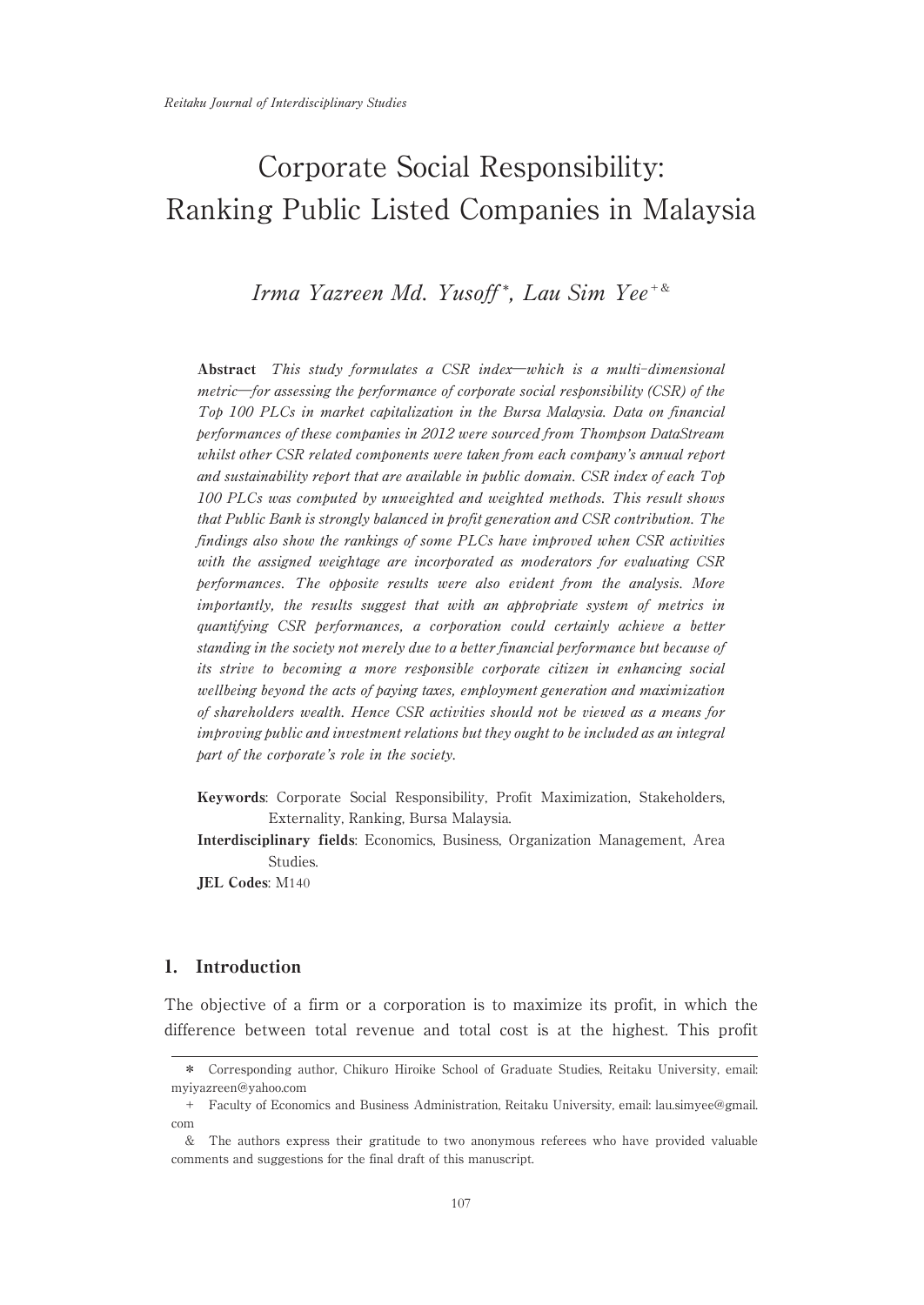#### RJIS [Vol. 24, 2016]

maximization is the same as the minimization of production costs with similar output level. In the observed reality of a marketplace, it is evident that many firms are struggling to minimize their production costs to achieve the highest profit. As a consequence of the low cost operation strategies, many firms have generated a variety of negative externalities suchas environmental degradation, child labor, underpaid workers, and low quality products that violate health and safety standards and other problems. These problems have raised many issues of concern with respect to firms' responsibility in profit maximization. Conventionally, a firm's responsibility lies on the economic dimension that encompasses profit making, paying taxes and provision of employments. More critically, Friedman ( 1970 ) asserts that "there is one and only one social responsibility of business―to use its resources and engage in activities designed to increase its profits so long as it stays within the rules of the game, which is to say, engages in open and free competition without deception or fraud."

However, with the advancement of technology and its spillover effects, increased competition, stronger inter-dependency, a broader spectrum of stakeholders in the marketplace, it is too crucial to ignore the reality that a firm has responsibilities beyond Friedman's concept of corporate social responsibility (CSR). Put differently, a firm cannot uphold its social responsibility solely based on profit maximization, but instead it should shoulder broader responsibilities such as from paying taxes, employment generation to the wellbeing of its stakeholders, society and environment.

The perception and practice on CSR vary across different places, people, and times (WBCSD, 1999; Campbell, 2007). On one hand, for a big and high profit making company, giving a portion of its profit to business stakeholders does not affect its business negatively. If a portion of a firm's profit is contributed to philanthropic activities, that amount is considered as tax deductible profit. Indeed, more companies are using the CSR related activities as a means to gain good corporate images, which in turn affect consumers' decision making that is not solely influenced by price. On the other hand, for small and medium-sized firms, the intensity of CSR activities is expected to be lower since this category of companies has to focus more on expanding their business activities. Hence, institutionalizing CSR rules and requirements equally in a country regardless of firms' size is tricky and unfair. Benchmarking based on number of activities and amount spent on CSR are not good enoughto make a clear assessment of firms' CSR contributions. More critically, using a global standard measurement to calculate CSR contribution in a developing nation such as Malaysia is even unsuitable as it may hamper business activities caused by improper assessments.

Even so, it is still essential for Malaysia to establish its own standards that are consistent withinternational practices in order to lay a strong foundation to sustain its economic development for reaching the high-income nation status. To become a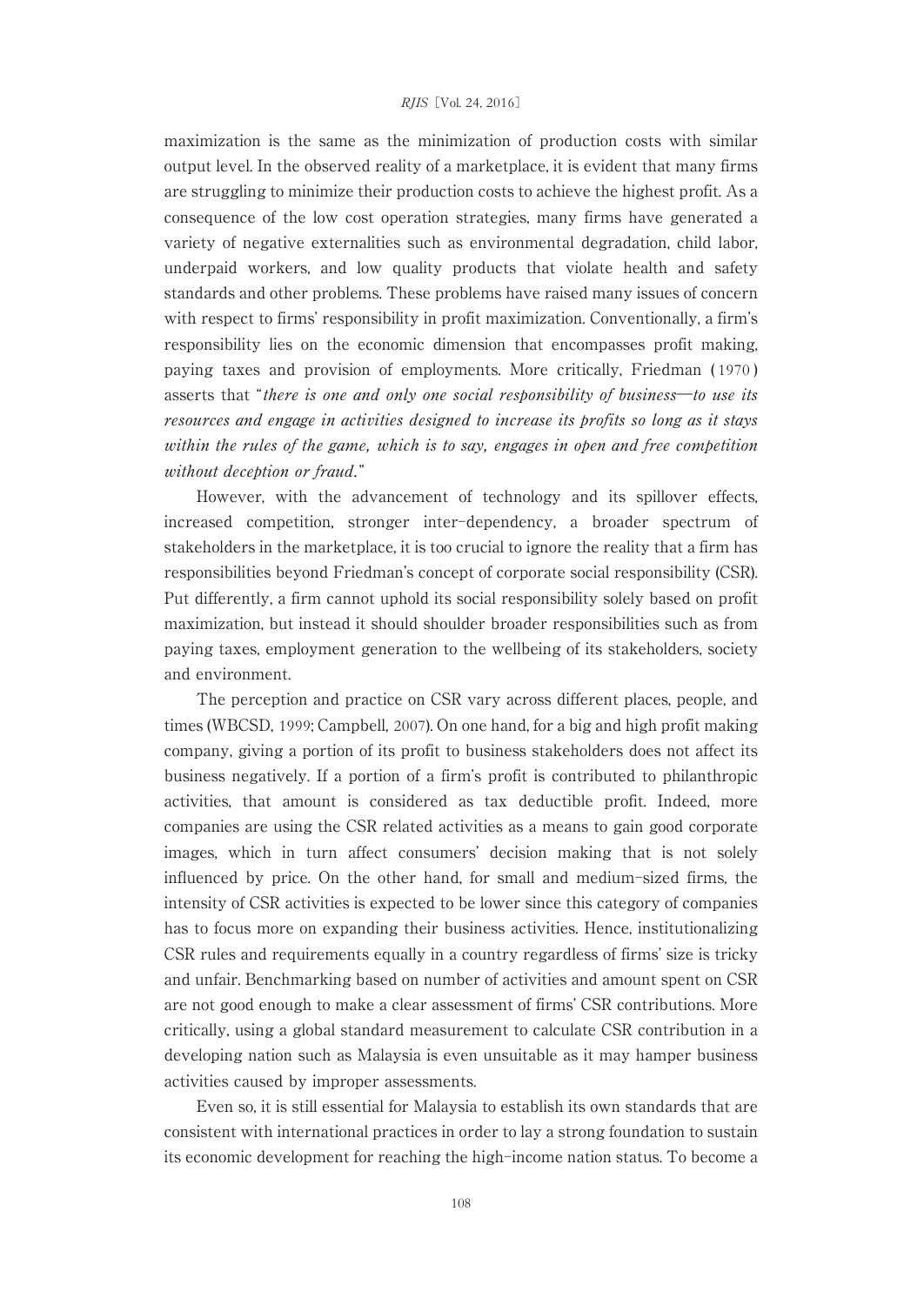high income nation does not means merely achieving a high income per capita but instead that status must encompass a higher living standard that entails a better income distribution, lesser environmental degradations, better provisions of social capital especially in terms of economic and political stability as well as enhanced social welfares. Towards this end, there are at least three major contributors, viz., the government, private sector and not for profit organizations (NPOs) such as charitable organizations, civil society organizations, community-based organizations and volunteer-based organizations.

The government has an important role in ensuring the effective mobilization of resources for strengthening social economic development. The private sector, which is the collection of profit seeking corporations, plays the major role in driving economic activities. On one hand, NPOs in a broad sense contribute to the betterment of social economic welfare, but on the other hand, in a narrow sense they carry out activities that serve the purposes of their organizations. The former is explained by the complementary and substitution roles of NPOs vis-à-vis the government<sup>1</sup>. The latter is interpreted from the fact that because a NPO is an organization that is created by like-minded individuals who aspire to pursue a common interest or concern.

To a certain extent, the three sectors―government, private and NPO―have increasingly overlapped their roles with one another. In this connection, the focus of this study―CSR―has become a catalyst for the corporate world to contribute more in strengthening social economic welfare beyond the conventional roles as paying taxes and providing employment. In the context of Malaysia, as evident as in other countries with similar or higher income, there are more contributions from the corporate sector in supporting non-profit driven activities that enhance the wellbeing of social, economic, politic and environmental spheres. In order to lift CSR to a higher ground, Bursa Malaysia (i. e. the company that operates Malaysian stock exchange) established a requirement for all companies that are listed in its stock exchange to disclose their CSR activities starting in 2007. The disclosure has become a benchmark for the public to make assessment with regard to CSR policy, method of implementation, and the scale of CSR activities.

Notwithstanding the novelty of Bursa Malaysia, CSR annual reports provided by the public listed companies (PLCs) are not the performance metric for measuring CSR performances. A CSR report is a document that describes the scope of the company's CSR in terms of policy, implementation and coverage. As such, CSR report per se is not a yardstick for quantifying its own performances nor it could be used as a quantitative comparison of CSR performances among PLCs. For this

<sup>1</sup> NPOs can complement the government in delivering public services when the government faces resource constrains or the government does not have sufficient electorate support to provide the desired services. NPOs can substitute the government in providing public services because their autonomy, flexibility and closeness to target beneficiaries enable efficient and effective deliveries.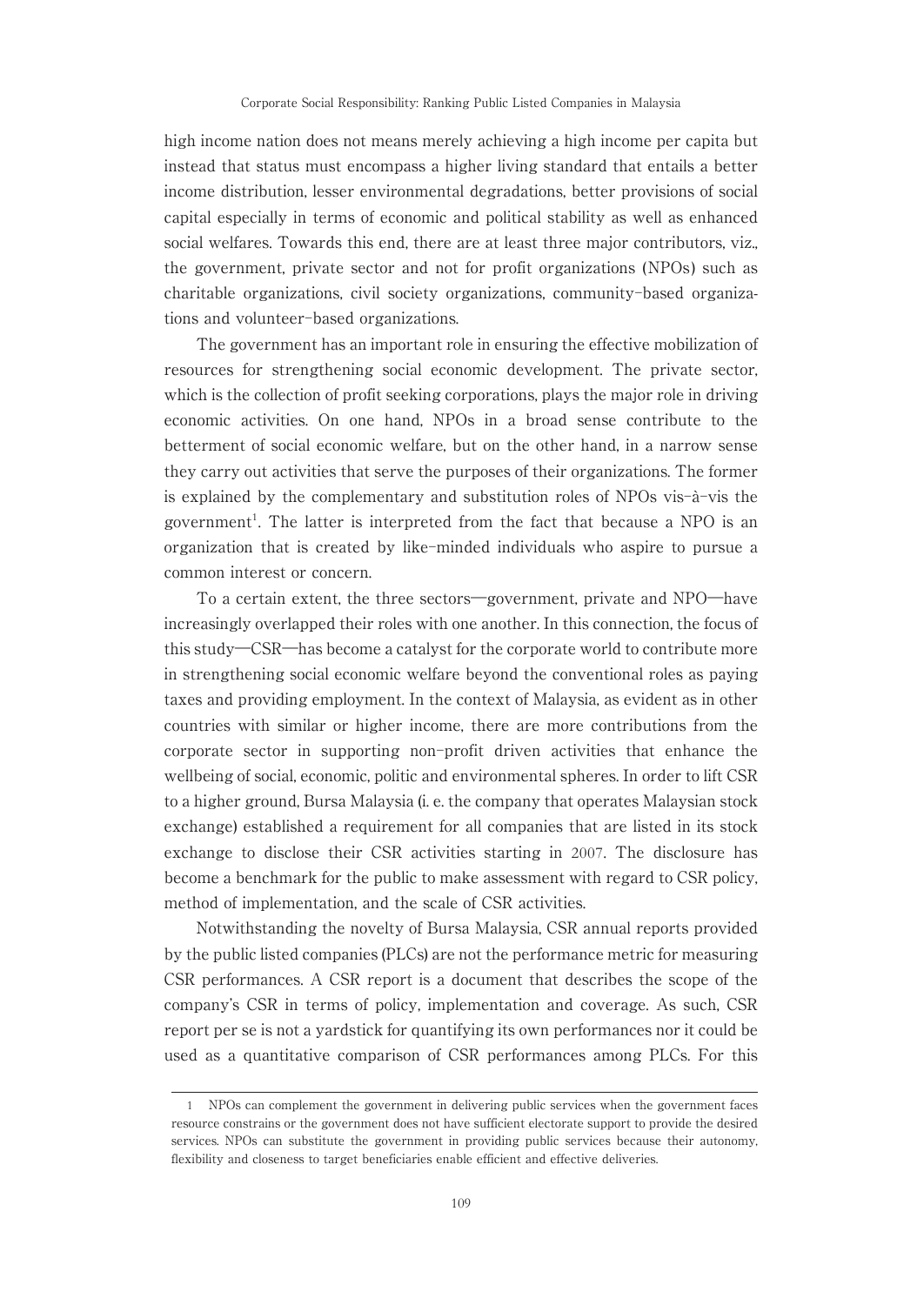reason, it is desirable to establisha CSR performance metric that is used to gauge the intensity or the degree of CSR activities contributed by PLCs in Malaysia. This study contends that the proposed metric is certainly useful at least from two perspectives: a useful guide for assessing CSR activities of PLCs by their stakeholders; a benchmark for enhancing better CSR performances among the PLCs.

Against this background, this paper aims to establish a CSR performance metric or a CSR index that measures a public listed firm's performance or contribution in CSR activities in Malaysia. It is anticipated that this proposed metric helps to serve as a barometer for self-monitoring, tracking and benchmarking in terms of the CSR performance with better information thus it in turn contributes to better decision making among various stakeholders. In order to realize this expectation, the CSR index is the composition of measurements used to make quantitative assessment of several dimensions that determine CSR activities in PLCs in Malaysia. This approach is crucial because the purpose of the CSR index is to encourage the public listed firms to be more proactive instead of taking on a burden, hence contributing to the enculturation of CSR in corporate sector in Malaysia.

This paper is organized as follows. The next section provides a concise review on existing studies that are relevant to the formulation of a conceptual framework in establishing a multi-dimensional CSR index. Section 3 describes the methodology, whereas section 4 discusses the findings. The last section concludes the paper.

#### 2. Literature Review

CSR is not a new concept for the corporate sector. Until the 1950s, it encompassed the firm's contributions such as service, civic mindedness, welfare work, or trusteeship that strengthened social wellbeing (Husted, 2015). Like other topics in socioeconomic studies, theories and empirical analyses in explaining CSR have evolved considerably. In addition, studies pertain to the best practices of CSR are well documented too. Notwithstanding an abundance of ideas, the reality in the corporate world shows that, contrasting the profit seeking behavior, many firms are reluctant to adopt the best practices because of undetermined expectation in terms of the cost-benefit of CSR activities withrespect to business operations. Therefore, in order to mitigate this hindrance, it is imperative to establish a system of quantifiable metrics that entails a set of key elements for the use in measuring the benefactor's level of performances derived from its CSR activities. Equally important, this index can serve as a useful yardstick for the benefactor to improve its future CSR activities. In these connections, this section intends to conduct a review of selected literature that elucidates the prevailing definitions and supporting theories related to the conceptualization of CSR, and also examines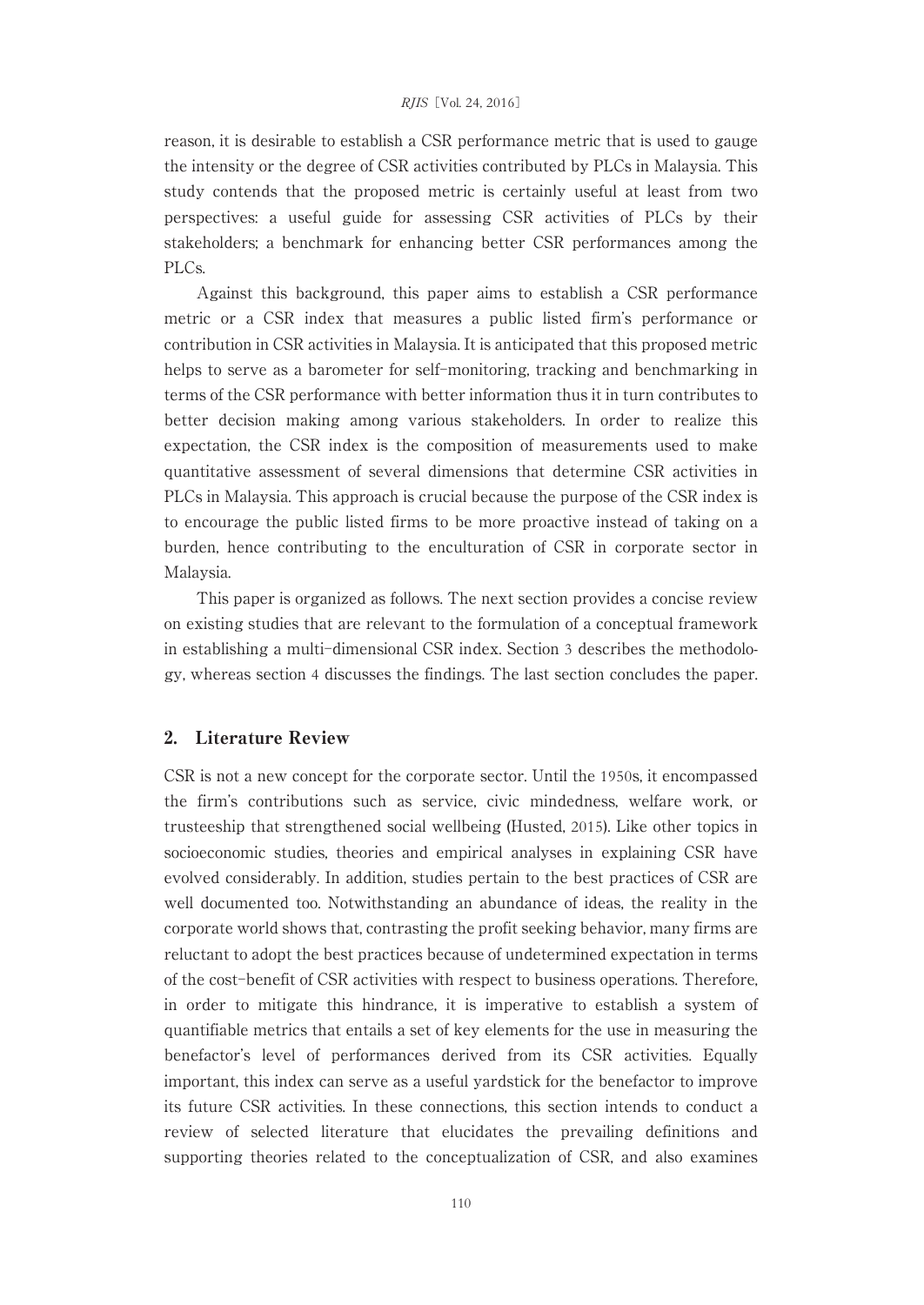different types of practices in promoting CSR in the corporate world.

#### 2-1. CSR Models

During the earlier stage of CSR model development, both economists and corporate executives agree that profit maximization is the primary objective of any corporations. This classical view was strongly endorsed by Friedman (1970), who insisted: "the social responsibility of business is to increase profits." Friedman's position was strongly founded on his unshakable belief that corporate business is responsible to its shareholders or investors rather than to a society as a whole. This value is underpinned by the fact that wealth sharing for the society and environment can only be made possible if a company is financially strong and stable. Even if shareholders who had good purpose wanted to make contributions to the society or environmental protection and other activities pertain to social wellbeing, they certainly could do so by using their earned dividends or gains from shareholdings.

Grounded upon the classical model, the Committee of Economic Development (CED) revised its idea and concept related to CSR into a Concentric Circle model in 1971. In the Concentric Circle model, economic responsibility is positioned as the smallest circle, whereas legal responsibility, ethical responsibility and philanthropic responsibility form the sequence of outer concentric circles (Figure 1: left diagram). Since its inception in 1942, CED had established national priorities for guiding the promotion of sustained growth and development that have continuously benefitted all Americans. On one hand, CED views that economic responsibility is the core of social responsibility. On the other hand, italso urges business to operate in a humanely fashion towards the society. In other words, the economic responsibility does not only mean profit making per se, but it also implies that profit gained from businesses must also able to bring about constructive results to the society as a whole (i. e. produce goods and services, provide employment, generate economic growth, etc.) (Geva, 2008).

Two decades later, Caroll (1991) redefined the Concentric Circle model using the CSR Pyramid model. This model illustrates the hierarchy of corporate responsibilities based on the same components as in Concentric Circle model. In this upgraded model, Caroll ( 1991 ) transformed the Concentric Circle model into a pyramid form where economic responsibility is the base of a pyramid that represents profit. Legal responsibility is the second layer from the base that represents legal compliance. Ethical responsibility comes in as the third layer, whereas philanthropic responsibility sits at the tip of pyramid (Figure 1: right diagram). Caroll has positioned economic responsibilities as the foundation of the pyramid model. Moreover, this model defines that businesses can only move up to fulfill the next tier of the pyramid after upon fulfilling its obligation in the current tier. Equally crucial, corporate responsibilities towards social and environmental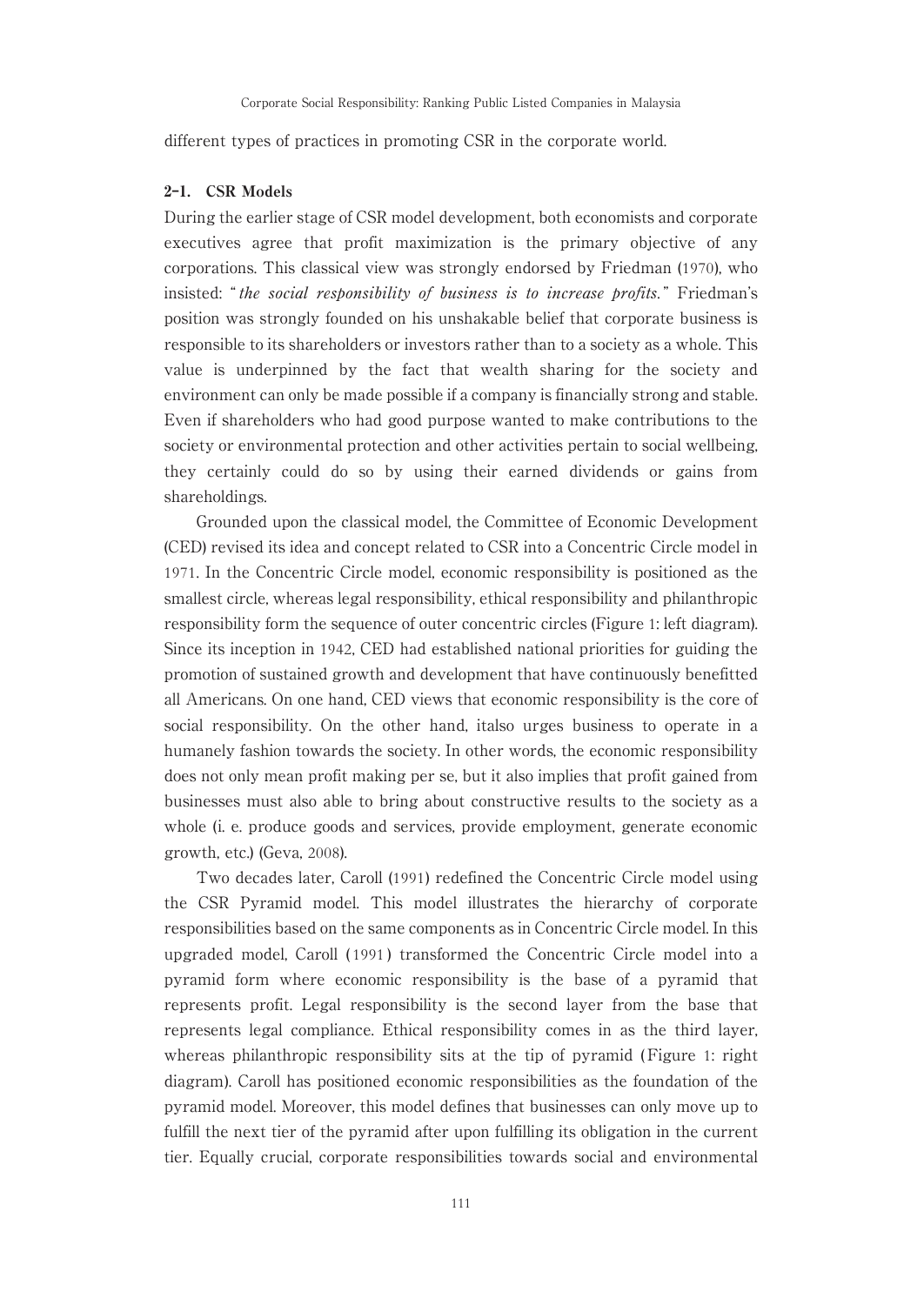aspects are manifested in all the three tiers above the economic responsibilities. Although the terms used in the Concentric Circle model (Figure 1: left diagram) is similar to those of Caroll's Pyramid model (Figure 1: right diagram), but the latter has incorporated different levels of responsibility for economic, legal, ethical, and philanthropic scope of CSR. Hence the Pyramid model provides a clearer guidance to set priorities for a firm to organize its CSR activities.

Elkington (1994) introduces the "Triple Bottom Line" or commonly called the 3Ps―People, Planet and Profit. This model differs from Concentric Circle model and CSR Pyramid model whereby all the three dimensions are defined as partially overlapping responsibilities instead of a separated hierarchy of responsibilities (Figure 1: bottom right diagram). Elkington argues that corporations should not only focus on profit making but also ought to be conscious of the consequences to the planet as well as to the people at large resulted from their business operations.

As illustrated in Figure 1, as eviden't from the three models, economic responsibility is the foundation and the core responsibility of the corporation. If the core responsibility―profit making―is ignored, then a corporation is unable to fulfill other responsibilities due to the incapability of the business to provide monetary and non-monetary resources to execute its CSR intentions. Various past studies on CSR in Malaysia have concentrated mainly on CSR reporting in order to clarify how Malaysian corporations position a spectrum of responsibilities entail in their business operations (Thompson and Zakaria, 2004; Othman and Thani, 2010; Abdul Hamid and Atan, 2011; Abdifatahand Nazli Anum, 2013; Abdifatah, 2013 ). In addition, there are several attempts to identify the inter-twined relationship between financial performance and CSR in the Malaysian corporate sector (Saleh,



Figure 1: CED's Concentric Circle Model, Caroll's CSR Pyramid Model, and Elkington's Triple Bottom Line Model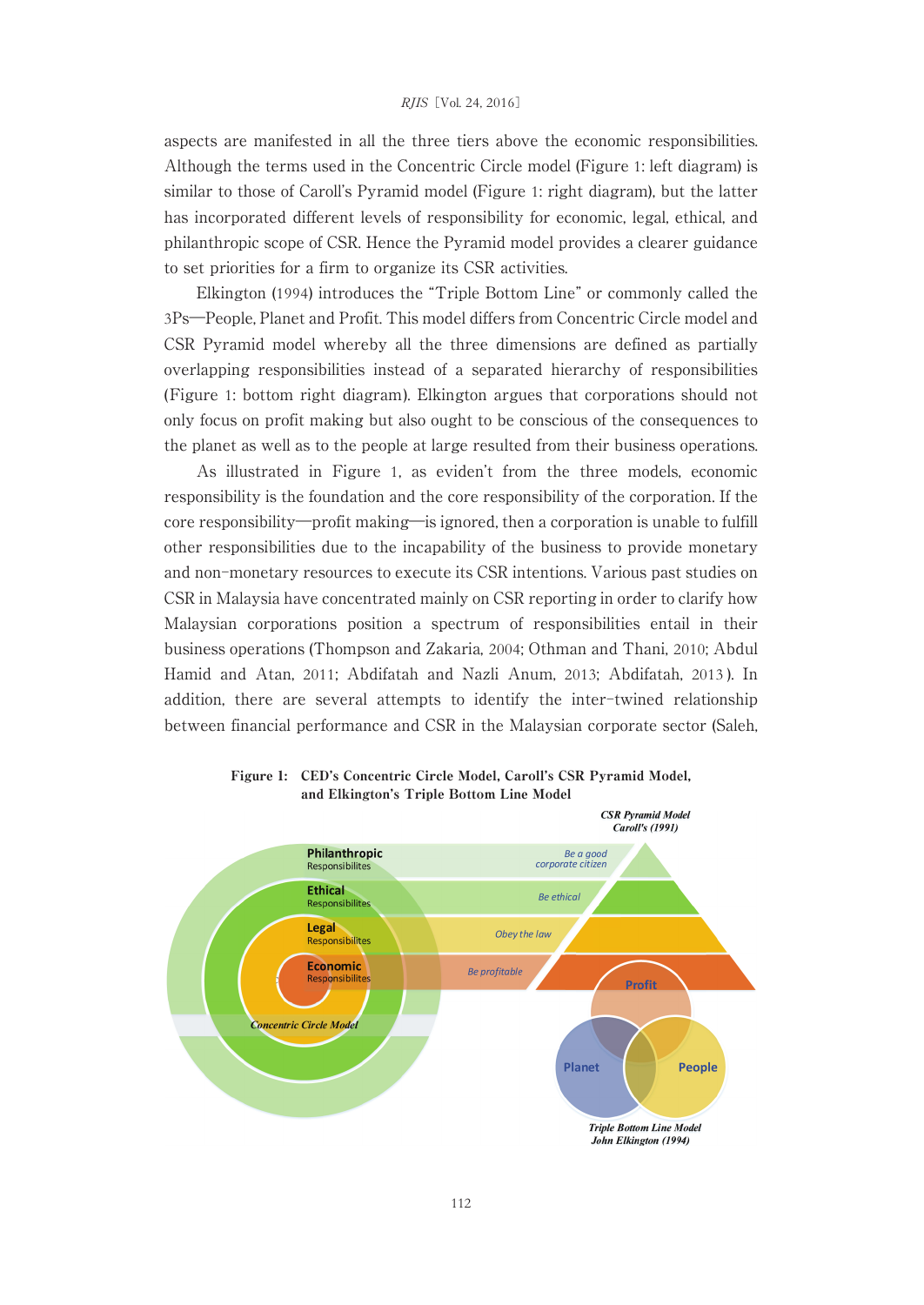Zulkifli and Muhamad, 2011; Raza, Ilyas and others, 2012). However, these empirical works have left out a crucial aspect with respect to CSR activities, viz., conducting assessment of CSR performances with respect to the relationship between economic responsibility or profitability and CSR performances in the Malaysian corporate sector.

#### 2-2. CSR Reporting Guidelines

Over the decades, various internationally recognized CSR reporting guidelines were developed. Some of these guidelines are continuously being reviewed and updated based on current global business environment needs in order to maintain resilient international guiding principles to support continuously evolving approach in promoting CSR globally. International guidelines for CSR that are widely used include Global Reporting Guideline (GRI), the OECD Guidelines for Multinational Enterprises, the United Nations Global Compact Ten Principles, the United Nations Guiding Principles on Business and Human Rights, the ISO 26000 Guidance Standard on Social Responsibility.

Many of these internationally recognized principles and guidelines emphasize particularly on environmental sustainability suchas environmental conservation, eco-friendly and green technology, climate change, biodiversity, pollution avoidance and raw resources efficiency. Furthermore, they also cover human development dimensions such as community involvement, consumer rights, human rights, labor and employment practices as well as anti-corruptions and bribery issues. Although the concept of CSR may be generalized for global used, critics claim that the extent of those principles and guidelines being recommended are not necessary universally applicable (Lindgreen, Swaen, & Johnston, 2009).

It is worth noting to admit that most of these internationally recognized guidelines and principles are established by the developed countries such as the US, UK and other European countries where there are effective institutions that could both directly and indirectly influence companies' decision making on CSR. Practicing and enforcing the same level of CSR standards in a developing country can be counterproductive, which as a result may actually hinders economic development in that country. In this respect, World Business Council for Sustainable Development stresses that there is no universal standards of CSR due to its dependency to local factors suchas culture, religion, government, as well as legal framework conditions (WBCSD, 1999 ). Cross-country studies on CSR also confirm significant differences of CSR practices areindeed influenced by factors such as religion, culture, language as well as the country's development level (Chappel & Moon, 2005; Matten & Moon, 2008).

#### 2-3. CSR in Malaysia

Aware of CSR importance and benefits, Malaysia has followed suit with other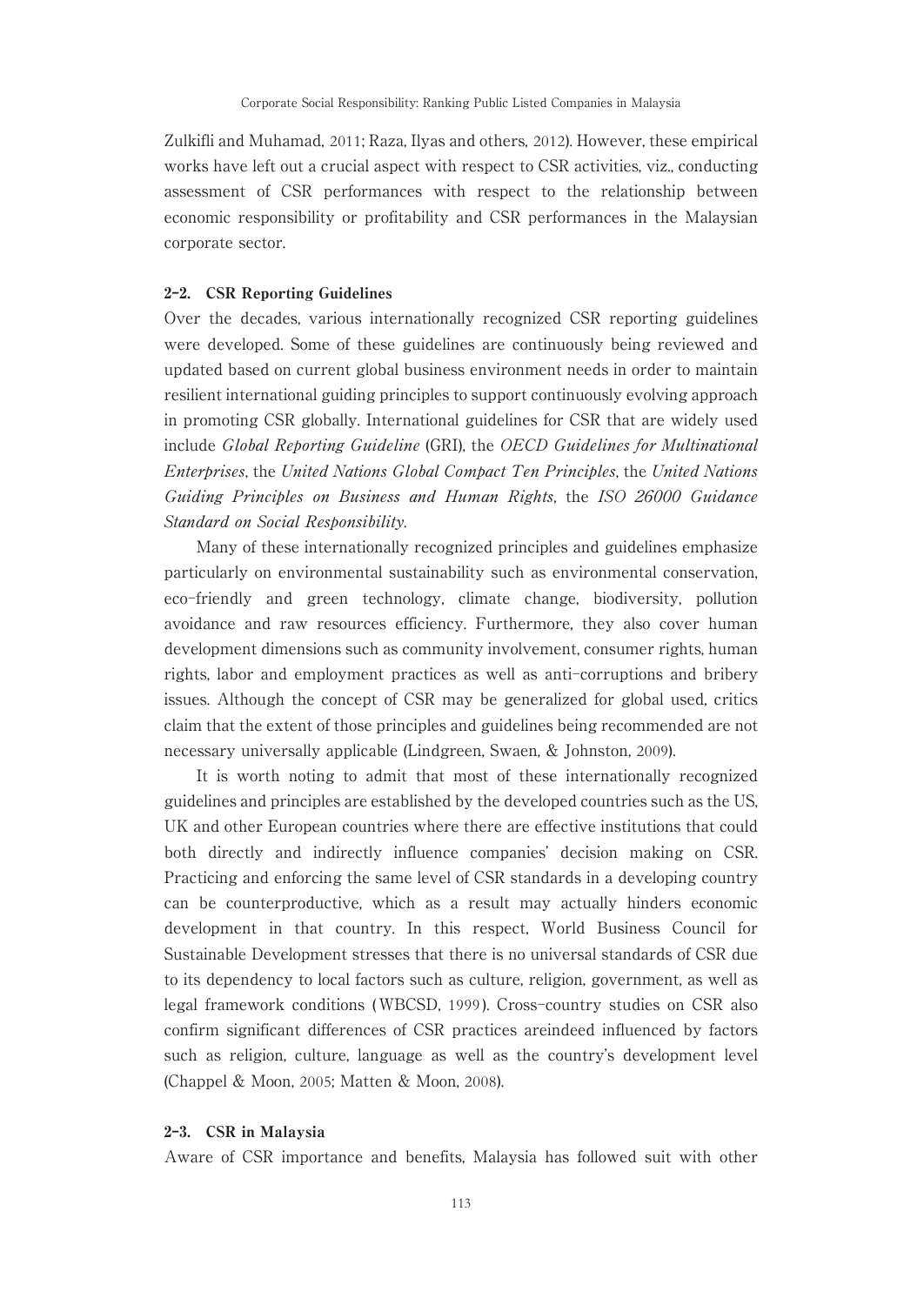countries in its attempt to promote CSR by imposing a regulation for all public listed companies to report their CSR activities. However, since its implementation in 2007, not many companies have taken CSR seriously but they merely report their CSR to fulfill the requirement instead of proactively strengthening their efforts in CSR. Empirical evidences from GRI (2012) show that only a few companies in Malaysia have seriously promoted their CSR beyond the regulatory requirement. Various studies in the early 2000s demonstrate that Malaysia's CSR practices are at its infancy stage despite various initiatives and awareness being promoted by the government and NGOs (Abdulrazak & Ahmad, 2014; Amran, Zain and others, 2013; Ramasamy, Ting, and Yeung, 2007 ). Put differently, even after the mandatory requirement for all PLCs, the CSR practices in Malaysia are still far behind of those in developed countries.

Malaysia is a multi-racial country, and thus its society is diverse in terms of religion, belief, culture and customs. In this connection, CSR practices in Malaysia are influenced by the diversified characteristics embedded in the society and hence CSR activities tend to revolve around festivities such as philanthropic contributions during main religious and cultural festivals. Salleh, Zulkifli and Muhamad (2011) underline that Malaysian corporate executives and government leaders view CSR the contribution of good intents to society through charitable contributions and therefore many CSR programs are catered to create direct impact on the community. UNICEF (2012), based on its findings from the survey of CSR reporting in Malaysia, claims that companies overly emphasized on their charitable activities and their knowledge of CSR is superficial and in need of greater direction and monitoring.

Furthermore, the narrow and limited views that define the concept of CSR in Malaysia are influenced by the collectivist culture. Hence the on-going CSR initiatives are preventing companies from approaching CSR at a holistic level, which is necessary for companies to shift their focus on CSR programs that can produce higher visibility by gaining awards and recognition given by government and other supporters whose main interests lie on community development and specific areas of environmental concern. In the short term, however, this type of approach yields higher chances of capturing public eyes and thus CSR is a powerful tool for marketing their corporate images.

#### 3. Methodology

#### 3-1. Conceptual Framework

From the review in the preceding section, this study reasons that a CSR index―for measuring CSR performances―that corresponds to the level of economic development is more reliable to make a better assessment of CSR performances. This requirement does not mean that CSR in a developing country is promoted in a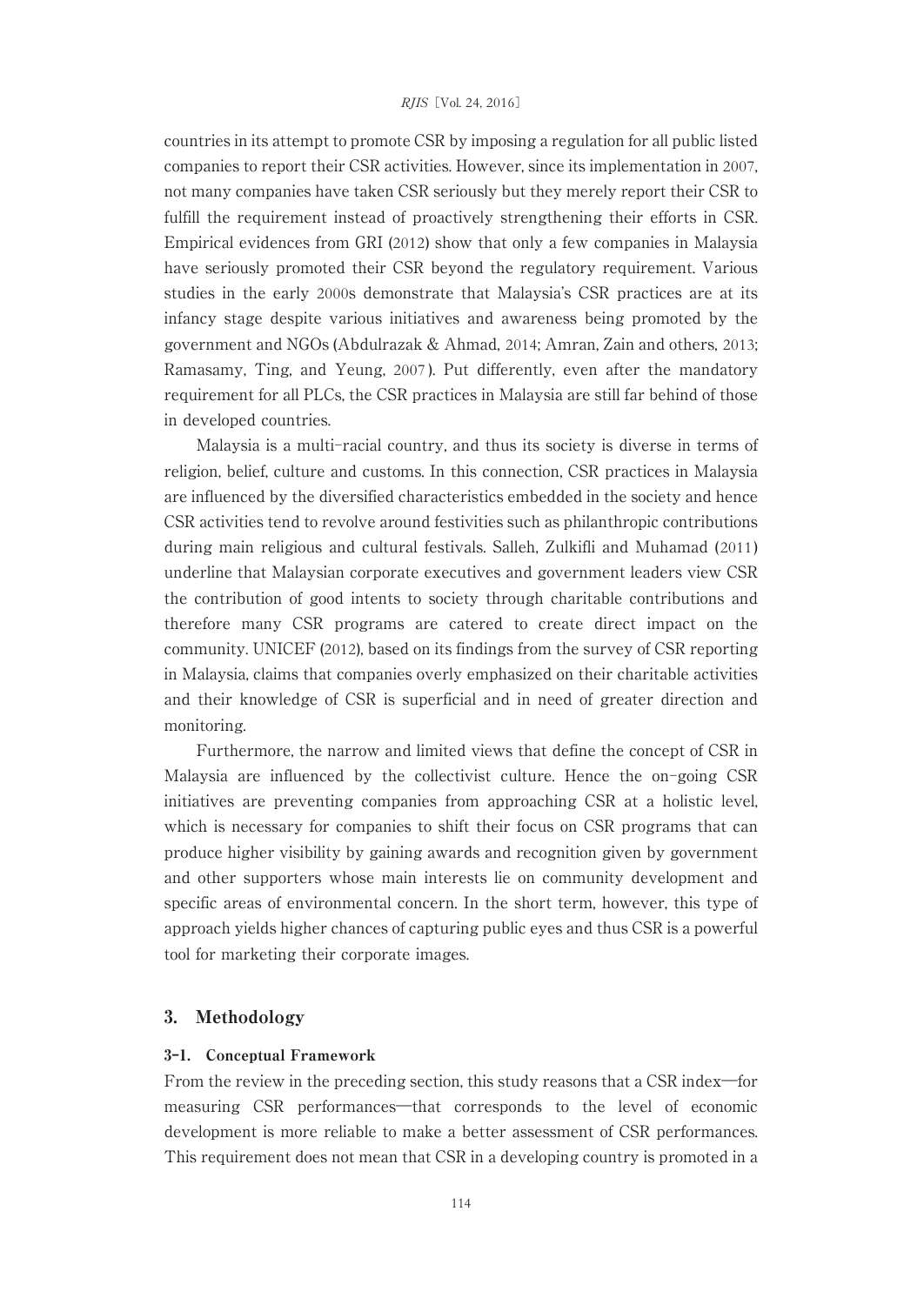less stringent institutional environment but rather it is promoted in the milieu commensurate to the socioeconomic reality of that developing country. A quantifiable metric for CSR is useful for strengthening companies' competitive advantage because the assessment scores with respect to performances of CSR are clear indicators for consumers to make judgments on the pros and cons of their choices in consumption. Furthermore, a CSR index also allows companies to benchmark themselves against other companies and thus it stimulates one another to improve their social responsibility for better gains (Abdifatah & Nazli Anum, 2013).

Hence this study defines five key dimensions that constitute a CSR index in measuring CSR performances. These dimensions are economic prosperity, marketplace, community, workplace and environment. In consistent with Caroll  $(1991)$  and Edgeworth  $(1994)$ , each proposed dimension is assigned a weight to reflect the level of responsibility. In other words, the proposed CSR index reflects its multi-dimensional aspects but each of them has different magnitude of responsibility. Each dimension is important but the weightage explains different level of responsibility. More importantly, the assigned weightage to each CSR dimension is expected to stimulate companies to explore other areas of CSR and to strengthen creativity and productivity in mapping their CSR strategies.

#### 3-2. Model Specification

Reflecting the conceptual framework outlined earlier, for measuring CSR performances of the Top PLCs in Malaysia, this study defines a CSR index that incorporates 12 variables for five dimensions, viz., economic prosperity, marketplace, community, workplace and environment. Each variable is transformed into a scale range between  $(0, 1)$ . The model specification is shown in Eq. 1, where  $C_i$  is the CSR index of company i,  $X_j^i$  is the company i value of  $X_j$  variable, and  $X_{j,min}^{c=100}$  and  $X_{i,\text{max}}^{C=100}$  is the respective minimum and maximum value of  $X_i$  variable from the Top 100 PLCs. There are 12 variables ( $n=12$ ) in the measurement of a company's CSR index, in which 8 variables represent the dimension for economic prosperity (i. e. market value, market capitalization, earnings per share, dividend per share, return on equity, dividend payout per share, return on investment, and number of employees) while each of the remaining variables represents the dimension for community, marketplace, workplace, and environment, respectively.

$$
C_i = \sum_{j=0}^{n} \frac{(X_j^i - X_{j, min}^{c=100})}{X_{j, max}^{c=100} - X_{j, min}^{c=100}}
$$
 Eq. 1

This study computes Eq. 1, in which each  $C_i$  (i=1 to 100) is the score of i company's CSR performance. The scores of the Top 100 PLCs are then ranked in descending order, which become CSR rankings for the Top 100 PLCs. In computing *C*, this study uses two different methods. The first method is based on the sum of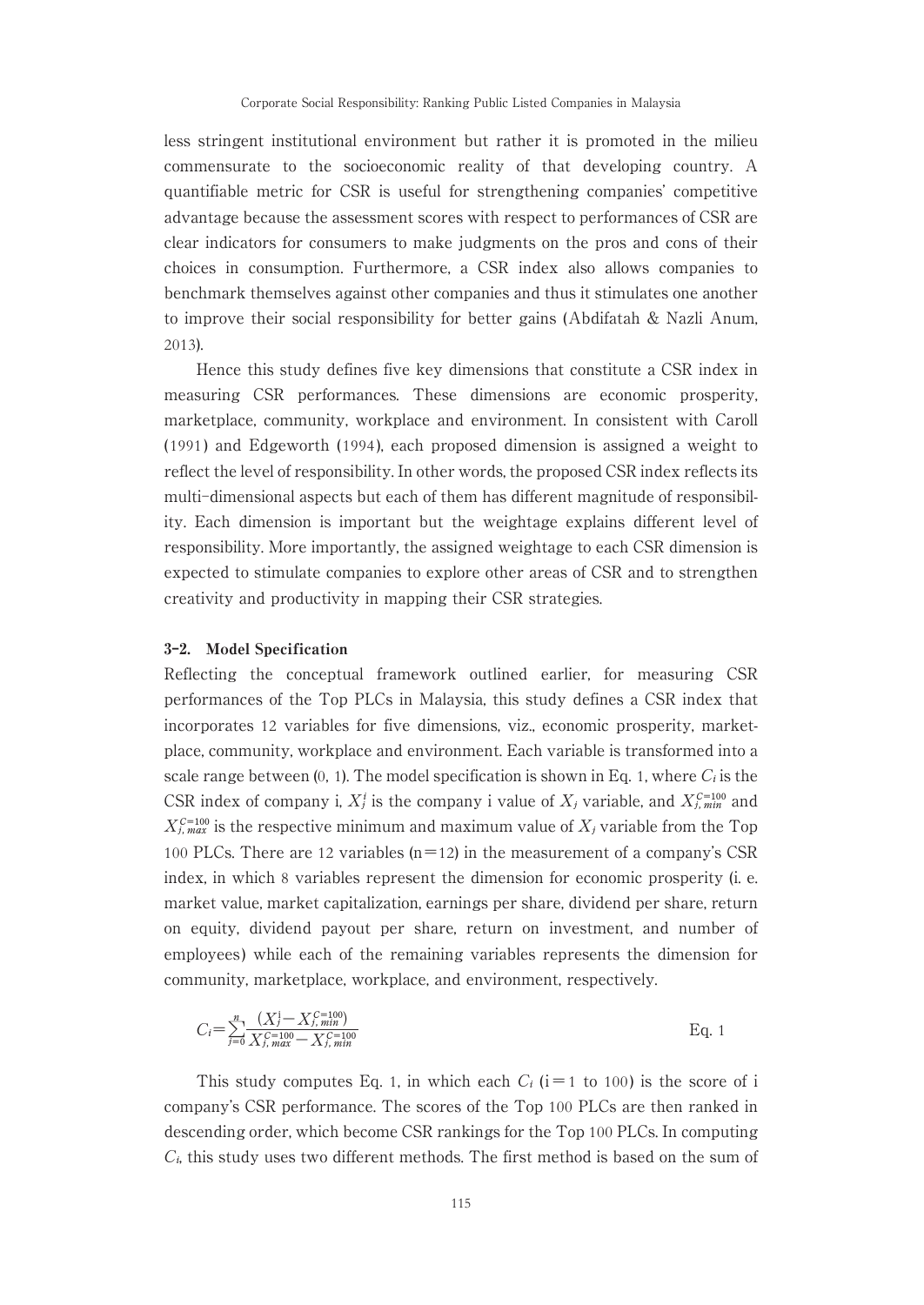#### RJIS [Vol. 24, 2016]

unweighted nominal value of every variable as shown in Eq. 1. The unweighted nominal value implies every variable from eachdimension is of equal importance. The second method assigns weightage to each of the five dimensions based on the specification of Eq. 1. The weightage is 0. 3, 0. 2, 0. 3, 0. 1 and 0. 1 for economic prosperity (EP), community (C), marketplace (M), workplace (WP), and environment (E), respectively. The weighted CSR index of company i  $(C_i^{\omega})$  is expressed in Eq. 2.

$$
C_i^w = 3EP + 2C + 3M + 1W + 1E
$$
 Eq. 2

The weightage of 0. 3 is assigned to economic prosperity (EP) dimension and marketplace (M) dimension, respectively because of the following rationales. On one hand, EP has direct impact on CSR activities. A better financial performance tends to raise a higher profitability that strengthens the capability of the firm to channel its resources for CSR activities. Also, the magnitude of CSR activities influences the degree of governmental support in the form of financial incentives such as corporate tax relief, subsidies or grant for CSR activities and non-financial incentives such as awards and recognitions that enhances the credibility of the firm's CSR activities. Moreover, the size of employees has significant bearing on the magnitude of CSR activities because the contribution in terms of manpower volunteers or pro bono services in specific expertise and others influences CSR performance. Equally crucial, consistently good financial performance also influences the firm's willingness of continuous support for CSR. Similarly to EP, M also influences a firm's financial and non-financial capabilities and enthusiasm in undertaking CSR activities actively.

On the other hand, the weightage of 0. 2 is assigned to the community (C) dimension because, as explained in the preceding section, Malaysia is a multi-racial country and thus many firms incline to contribute their CSR in community related events in festive seasons to foster the spirits of coexistence. Also, many firms give monetary or in-kind donations to communities to strengthen education, social and cultural aspects. These community-cares oriented CSR actually strengthen benefactors' public relations with beneficiaries.

The weightage of 0. 1 is assigned to W and E, respectively, does not mean these two dimensions are not important. They are essentially the integral part of the proposed CSR index but to a certain extent less significant with respect to EP, M and C.

With regard to EP, it is further re-organized it into three major components. In other words, the original 8 variables being defined in EP at the outset of this model specification is regrouped into market performance (MP), financial performance (PF), and company size (S). The sum of these three components is the score for EP dimension, which is expressed in Eq. 3.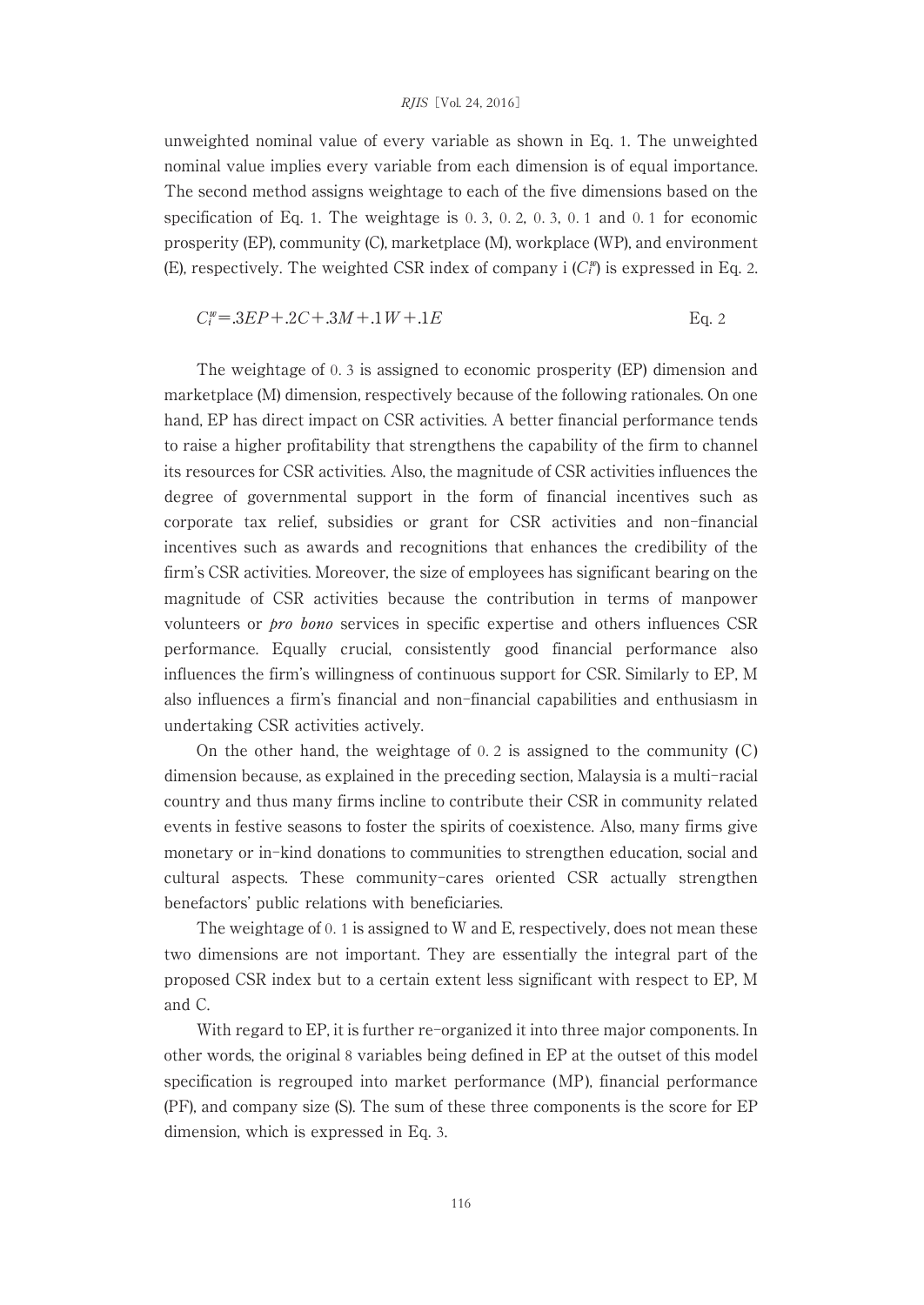$$
EP = MP + FP + S
$$
 Eq. 3

The weightage for MP is 0. 3, FP is 0. 6, and S is 0. 1. The rationales for the respective weight is based on our emphasis described for Eq. 2. A firm's MP evaluated based on its market value (MV) and market capitalization (MC), which is denoted by Eq. 4 where the weightage for MV and MC is 0. 75 and 0. 25, respectively.

$$
MP = 0.3(.75C_{mv}^{i} + .25C_{mc}^{i})
$$
 Eq. 4

FP comprises five key indicators, viz., earning per share (EPS), dividend per share (DPS), return on equity (ROE), dividend payout per share (DPPS), and return on investment (ROI). Each indicator carries equal weightage of 0.2, and is expressed in Eq. 5.

$$
FP = 0.6(.2C_{\text{eps}}^i + .2C_{\text{abs}}^i + .2C_{\text{ro}}^i + .2C_{\text{cups}}^i + .2C_{\text{roib}}^i)
$$
 Eq. 5

Company size is denoted by S in Eq. 6, which is determined by the number of employees (L).

$$
S=0.1C_L^i
$$
 Eq. 6

Furthermore, this study also compares how CSR rankings change from market value rankings to unweighted rankings and then to weighted rankings. There areeight possible patterns in the change of rankings, which are tabulated in the Appendix. The rankings of CSR index change when the company's performance is moderated by other financial performance and CSR activities.

#### 3-3. Data Source

To measure the extent of CSR contribution of PLCs in Malaysia, this analysis selects the Top 100 PLCs in market capitalization from the main board of Bursa Malaysia for the year 2012. This study focuses on large firms because large market capitalization is important due to the fact that they have greater public visibility and higher impact towards the society and thus tend to respond better to public pressure (Zainal, Zulkifli and Saleh, 2013).

The analysis is based on two main data sources. First, information pertain to each company's financial performance of the Top 100 PLCs were sourced from Thomson Reuters DataStream Professional. Second, CSR data is obtained from each company's annual report, website, and CSR report or sustainability report. From the second source, content analytical method is used to examine CSR related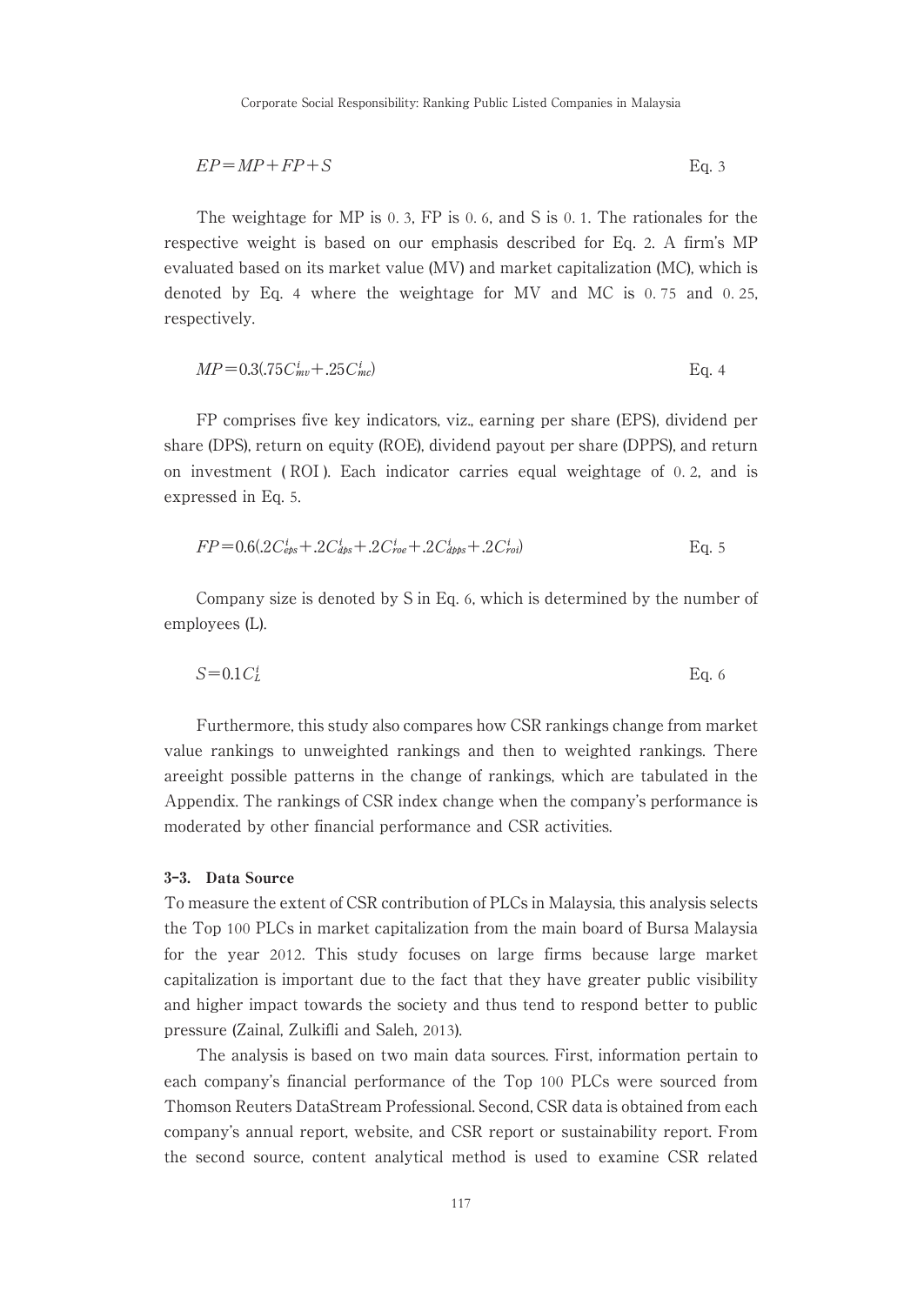information. This analytical method has been widely used in previous studies such as in Zainal, Zulkifli and Saleh(2013), Zakaria and Dewa (2010), Lee, Fairhurst and Wesley (2009). It is noteworthy that the disclosure rate of CSR activities in Malaysia is still very low and unstandardized since the regulatory requirement for CSR reporting was introduced by the Bursa Malaysia in 2007. As such, we have to mediate the CSR activities based on the CSR related reports by each of the Top 100 PLCs.

#### 4. Finding and Discussion

From Eq. 1, this study computed unweighted CSR index (i. e. *C<sub>i</sub>*) of each of the Top PLCs. The weighted scores (i. e.  $C_i^w$ ) are calculated based on Eq. 2, but the value for each variable on the right hand side of that formula is derived from Eq. 3 to Eq. 6. Table 1 summarizes the sectoral activities of the Top 100 PLCs. From our content analysis, we found that only 19 companies published a standalone CSR or Sustainability Report (6 firms based on the GRI and 1 firm based on DJSI guidelines)<sup>2</sup>, 7 firms published the excerpt of their CSR section from their Annual Report as a standalone document; 79 firms report CSR in a section of their Annual Report (2 follows GRI and 1 DJSI guidelines) while 2 firms did not report their CSR activities.

Based on the four major dimensions of CSR activities i. e. community, environment, marketplace, and workplace, the findings suggest the following trend. Majority (i. e. 91. 2%) of the Top 100 PLCs in Malaysia emphasizedtheir CSR on community related activities, follows by environmental related activities (85. 1%), workplace related activities (78. 7%) and marketplace related activities (64. 9%).

| No of          | Reports CSR in | Reports in<br>Standalone<br>CSR Report | Standalone<br>Report part of<br>Annual Report | Follows<br>Universal CSR<br>Reporting<br>Guideline |
|----------------|----------------|----------------------------------------|-----------------------------------------------|----------------------------------------------------|
| 4              | 4              | 1                                      |                                               |                                                    |
| 13             | 11             | 6                                      |                                               | $\overline{c}$                                     |
| 13             | 12             | $\overline{4}$                         |                                               | $\overline{c}$                                     |
|                |                |                                        |                                               |                                                    |
| $\mathcal{Q}$  | 9              | 1                                      |                                               |                                                    |
| 4              | 3              |                                        |                                               |                                                    |
| 11             | 11             |                                        |                                               |                                                    |
| 8              |                |                                        |                                               |                                                    |
| $\overline{4}$ |                |                                        |                                               |                                                    |
|                |                |                                        |                                               |                                                    |
| 32             | 29             | 6                                      |                                               | 5                                                  |
| 100            | 92             | 19                                     | $\overline{c}$                                | 11                                                 |
|                |                | Company Annual Report                  |                                               |                                                    |

Table 1 Sectoral Activities of the Top 100 Companies

2 GRI refers to Global Reporting Initiative, whereas DJSI denotes Dow Jones Sustainability Index.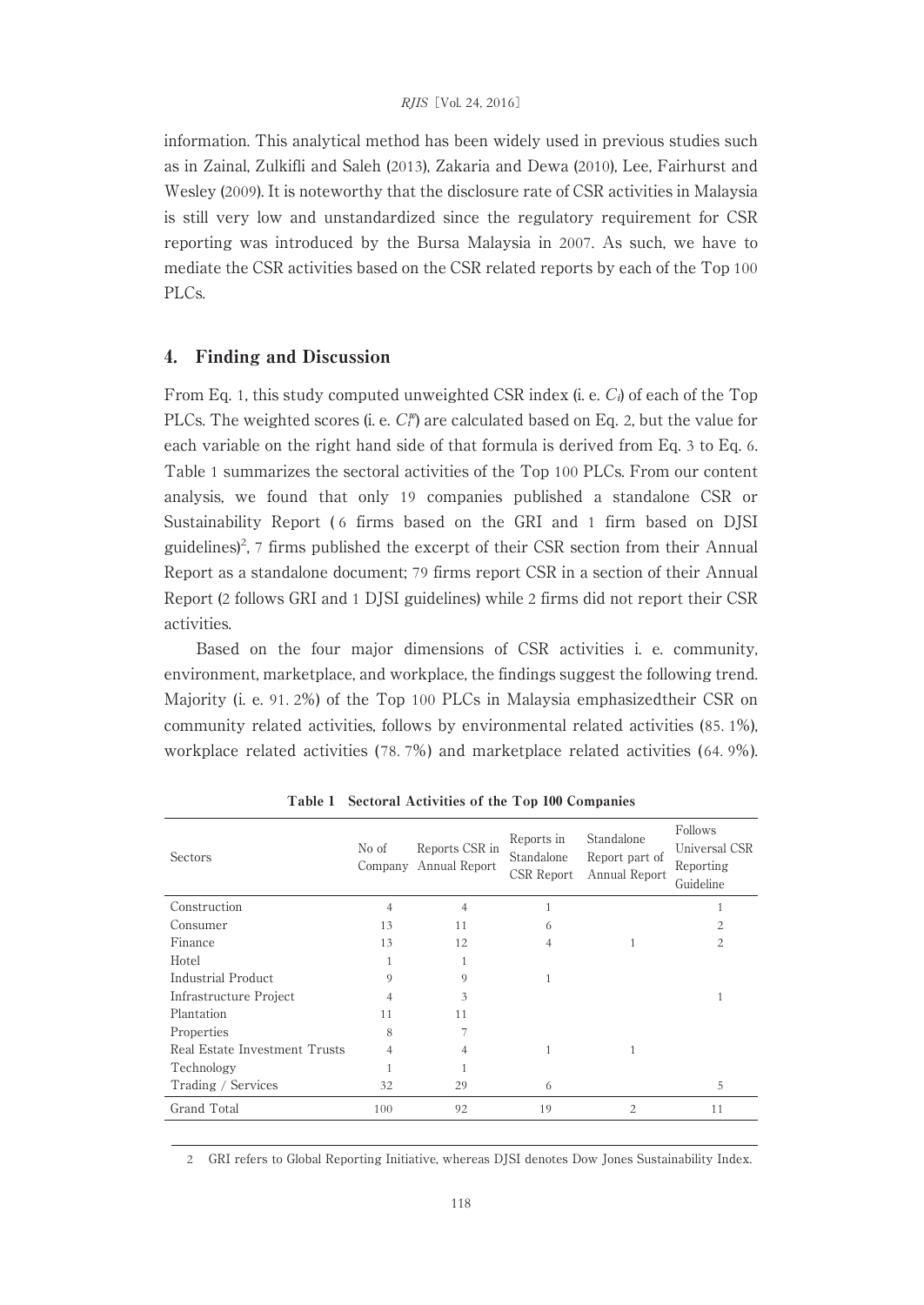Table 2 Word Count Ratio between CSR Components

| <b>CSR</b> Components |      | Community Marketplace Workplace Environment |      |      |
|-----------------------|------|---------------------------------------------|------|------|
| Intensity of Content  | 4.50 | $1\,24$                                     | 2 13 | 2.03 |

Based on the content intensity analysis of their CSR reports, the analytical results suggest that the Top 100 PLCs incline to publicize more on community related CSR activities followed by workplace, environment, and marketplace. The work count ratios for these four dimensions are shown in Table 2.

Table 3 tabulates the overall analytical results based on three criteria: Bursa Malaysia rankings based on market capitalization; the unweighted CSR rankings (i. e.  $C_i$  rankings); the weighted CSR rankings (i. e.  $C_i^w$  rankings). On the basis of these results, we characterized them according to the changing pattern of rankings (Table 4). There are at least three salient characteristics. Firstly, the results show that only Public Bank shows an unchanged ranking. This company is consistently ranked 3<sup>rd</sup> in the three ranking methods suggest that it is strongly balanced in profit generation and CSR contribution. Hence, for theoretical and practical reasons, it is valuable to undertake a thorough analysis on Public Bank business and CSR practices, and the findings certainly are useful as references or benchmarks for other PLCs.

Secondly, the rankings of 99 PLCs changed when their CSR performances were evaluated on both unweighted and weighted methods. Among them, a significant number of PLCs have improved their rankings when various financial indicators and CSR are taken into account. This implies that there is an increasing awareness among the Top 100 PLCs to undertake CSR activities in Malaysia. On the contrary, quite a number of the Top PLCs have plunged their rankings as well. This pattern suggests that there are PLCs that did well in profit generation but they were relatively weak in undertaking CSR activities.

| <b>Bursa Market capital</b>                | <b>Bursa</b> | Unweightage Ranking |                | Weightage Ranking |          |
|--------------------------------------------|--------------|---------------------|----------------|-------------------|----------|
| Company                                    | Ranking      | Index               | Ranking        | Index             | Ranking  |
| CARLSBERG BREWERY MALAYSIA BERHAD          | 57           | 5.41                | 4              | 62.11             | 1        |
| MEDIA PRIMA BERHAD                         | 79           | 4.60                | 10             | 60.91             | 2        |
| PUBLIC BANK BERHAD                         | 3            | 5.74                | 3              | 56.61             | 3        |
| LPI CAPITAL BHD                            | 67           | 4.68                | 8              | 52.64             | 4        |
| PETRONAS GAS BERHAD                        | $\Omega$     | 4.71                | 7              | 47.72             | 5        |
| AMMB HOLDINGS BERHAD                       | 21           | 3.94                | 16             | 47.26             | 6        |
| MAH SING GROUP BERHAD                      | 95           | 3.36                | 25             | 45.63             | 7        |
| AXIATA GROUP BERHAD                        | 5            | 4.65                | 9              | 44.44             | 8        |
| AIRASIA BERHAD                             | 33           | 3.62                | 20             | 42.64             | $\Omega$ |
| MALAYAN BANKING BERHAD                     |              | 6.13                | $\overline{c}$ | 42.57             | 10       |
| BRITISH AMERICAN TOBACCO (MALAYSIA) BERHAD | 22           | 6.70                | 1              | 42.37             | 11       |
| PETRONAS CHEMICALS GROUP BERHAD            | 6            | 4.90                | 5              | 41.15             | 12       |
| SUNWAY BERHAD                              | 69           | 3.49                | 22             | 41.14             | 13       |
| KULIM (MALAYSIA) BERHAD                    | 41           | 4.36                | 11             | 40.69             | 14       |

Table 3 Unweighted and Weighted Index and Ranking of Top 100 PLC in Malaysia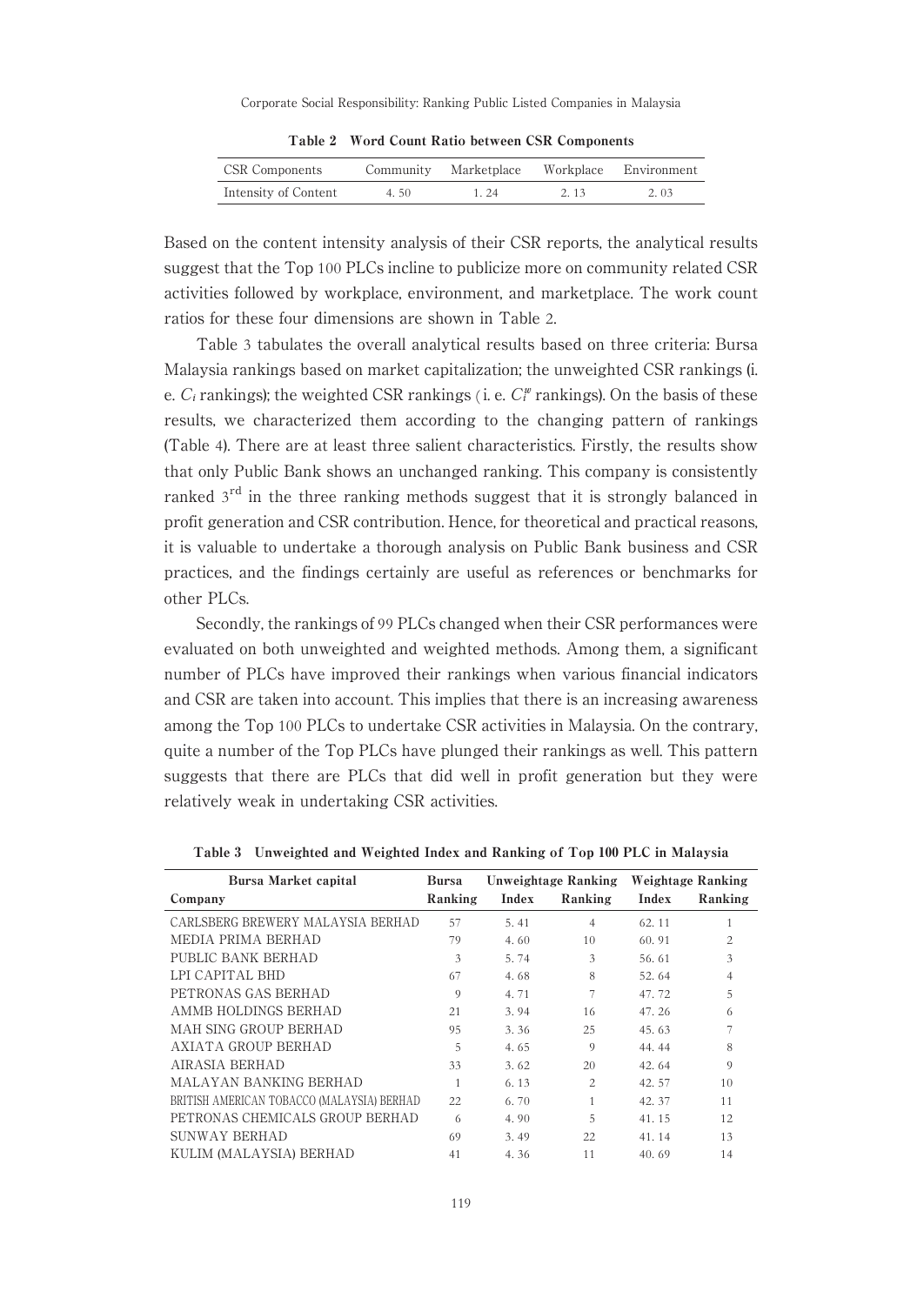| <b>Bursa Market capital</b>                             | <b>Bursa</b>             | <b>Unweightage Ranking</b> |          | <b>Weightage Ranking</b> |         |
|---------------------------------------------------------|--------------------------|----------------------------|----------|--------------------------|---------|
| Company                                                 | Ranking                  | Index                      | Ranking  | Index                    | Ranking |
| TENAGA NASIONAL BHD                                     | 10                       | 4.32                       | 14       | 37.85                    | 15      |
| TELEKOM MALAYSIA BERHAD                                 | 16                       | 4.29                       | 15       | 37.64                    | 16      |
| MALAYSIA AIRPORTS HOLDINGS BERHAD                       | 40                       | 3.32                       | 28       | 34.13                    | 17      |
| STAR MEDIA GROUP BERHAD                                 | 92                       | 3.22                       | 32       | 33.83                    | 18      |
| RHB CAPITAL BERHAD                                      | 20                       | 3.35                       | 26       | 33.08                    | 19      |
| LAFARGE MALAYSIA BERHAD                                 | 30                       | 3.52                       | 21       | 32.48                    | 20      |
| UEM SUNRISE BERHAD                                      | 29                       | 2.66                       | 47       | 31.52                    | 21      |
| <b>GENTING BERHAD</b>                                   | 11                       | 3.80                       | 17       | 31.36                    | 22      |
| SIME DARBY BERHAD                                       | $\overline{c}$           | 4.35                       | 13       | 29.65                    | 23      |
| KUALA LUMPUR KEPONG BERHAD                              | 13                       | 4.87                       | 6        | 29.64                    | 24      |
| KPJ HEALTHCARE BERHAD                                   | 58                       | 2.77                       | 42       | 28.28                    | 25      |
| GENTING PLANTATIONS BERHAD                              | 38                       | 2.99                       | 34       | 27.54                    | 26      |
| IJM CORPORATION BERHAD                                  | 32                       | 2.69                       | 45       | 27.17                    | 27      |
| <b>FRASER &amp; NEAVE HOLDINGS BHD</b>                  | 39                       | 3.31                       | 29       | 26.72                    | 28      |
| <b>MAXIS BERHAD</b>                                     | $\overline{\phantom{a}}$ | 3.29                       | 30       | 26.68                    | 29      |
| MISC BERHAD                                             | 19                       | 2.79                       | 40       | 25.98                    | 30      |
| UNITED PLANTATIONS BERHAD                               | 48                       | 3.63                       | 19       | 25.66                    | 31      |
| <b>GAMUDA BERHAD</b>                                    | 35                       | 3.05                       | 33       | 25.44                    | 32      |
| CIMB GROUP HOLDINGS BERHAD                              | $\overline{4}$           | 4.35                       | 12       | 24.84                    | 33      |
| <b>BIMB HOLDINGS BERHAD</b>                             | 72                       | 2.38                       | 53       | 24.03                    | 34      |
| SHELL REFINING COMPANY (FEDERATION OF MALAYA) BERHAD    | 80                       | 2.04                       | 68       | 23.58                    | 35      |
| <b>IJM LAND BERHAD</b>                                  | 70                       | 2.14                       | 61       | 23.14                    | 36      |
| IJM PLANTATIONS BERHAD                                  | 78                       | 2.78                       | 41       | 23.13                    | 37      |
| DRB-HICOM BERHAD                                        | 53                       | 2.59                       | 49       | 22.97                    | 38      |
| MALAYSIAN AIRLINE                                       | 83                       | 1.79                       | 81       | 21.72                    | 39      |
| HONG LEONG BANK BERHAD                                  | 15                       | 2.87                       | 37       | 21.71                    | 40      |
| PETRONAS DAGANGAN BHD                                   | 14                       | 3.47                       | 23       | 20.96                    | 41      |
| <b>IOI CORPORATION BERHAD</b>                           | 12                       | 3.45                       | 24       | 20.70                    | 42      |
| BERJAYA CORPORATION BERHAD                              | 61                       | 2.11                       | 63       | 20.22                    | 43      |
| ALLIANCE FINANCIAL GROUP BERHAD                         | 42                       | 2.22                       | 58       | 19.90                    | 44      |
| AEON CO. (M) BHD                                        | 52                       | 2.31                       | 55       | 19.85                    | 45      |
| UMW HOLDINGS BERHAD                                     | 24                       | 2.88                       | 36       | 19.46                    | 46      |
| <b>BOUSTEAD HOLDINGS BERHAD</b>                         | 47                       | 2.87                       | 38       | 19.08                    | 47      |
| DIGI. COM BERHAD                                        | 8                        | 3.34                       | 27       | 18.95                    | 48      |
| GENTING MALAYSIA BERHAD                                 | 17                       | 2.75                       | 43       | 18.66                    | 49      |
| SHANGRI-LA HOTELS (MALAYSIA) BERHAD                     | 94                       | 2.25                       | 56       | 18.60                    | 50      |
| JAYA TIASA HOLDINGS BHD                                 | 82                       | 2.11                       | 65       | 18.30                    | 51      |
| <b>GUINNESS ANCHOR BERHAD</b>                           | 56                       | 3.23                       | 31       | 17.81                    | 52      |
| SUNWAY REAL ESTATE INVESTMENT TRUST                     | 60                       | 2.11                       | 64       | 17.78                    | 53      |
| BURSA MALAYSIA BERHAD                                   | 63                       | 2.75                       | 44       | 17.66                    | 54      |
| PPB GROUP BERHAD                                        | 25                       | 2.48                       | 50       | 17.56                    | 55      |
| DUTCH LADY MILK INDUSTRIES BERHAD                       | 73                       | 2.82                       | 39       | 17.11                    | 56      |
| MALAYSIAN RESOURCES CORPORATION BERHAD                  | 88                       | 1.93                       | $73\,$   | 16.28                    | 57      |
| MSM MALAYSIA HOLDINGS BERHAD                            | 62                       | 2.41                       | 52       | 15.59                    | 58      |
| MMC CORPORATION BERHAD                                  | 31                       | 1.82                       | 79       | 15.24                    | 59      |
| HONG LEONG FINANCIAL GROUP BERHAD                       | 27                       | 2.35                       | 54       | 15.20                    |         |
| <b>JCY INTERNATIONAL BERHAD</b>                         | 99                       | 2.16                       |          |                          | 60      |
| BERJAYA SPORTS TOTO BERHAD                              |                          |                            | 60<br>35 | 15.16                    | 61      |
| NESTLE (MALAYSIA) BERHAD                                | 44                       | 2.89                       |          | 14.87                    | 62      |
| HAP SENG CONSOLIDATED BERHAD                            | 23                       | 3.78                       | 18       | 14.85                    | 63      |
| TOP GLOVE CORPORATION BHD                               | 59                       | 2.13                       | 62       | 14.79                    | 64      |
|                                                         | 65                       | 2.46                       | 51       | 14.15                    | 65      |
| CAPITAMALLS MALAYSIA TRUST                              | 68                       | 1.97                       | 69       | 14.09                    | 66      |
| DIALOG GROUP BERHAD<br>AMWAY (MALAYSIA) HOLDINGS BERHAD | 45                       | 1.93                       | 72       | 13.65                    | 67      |
| WCT HOLDINGS BERHAD                                     | 91                       | 2.68                       | 46       | 13.58                    | 68      |
|                                                         | 86                       | 1.56                       | 92       | 13.11                    | 69      |

RJIS [Vol. 24, 2016]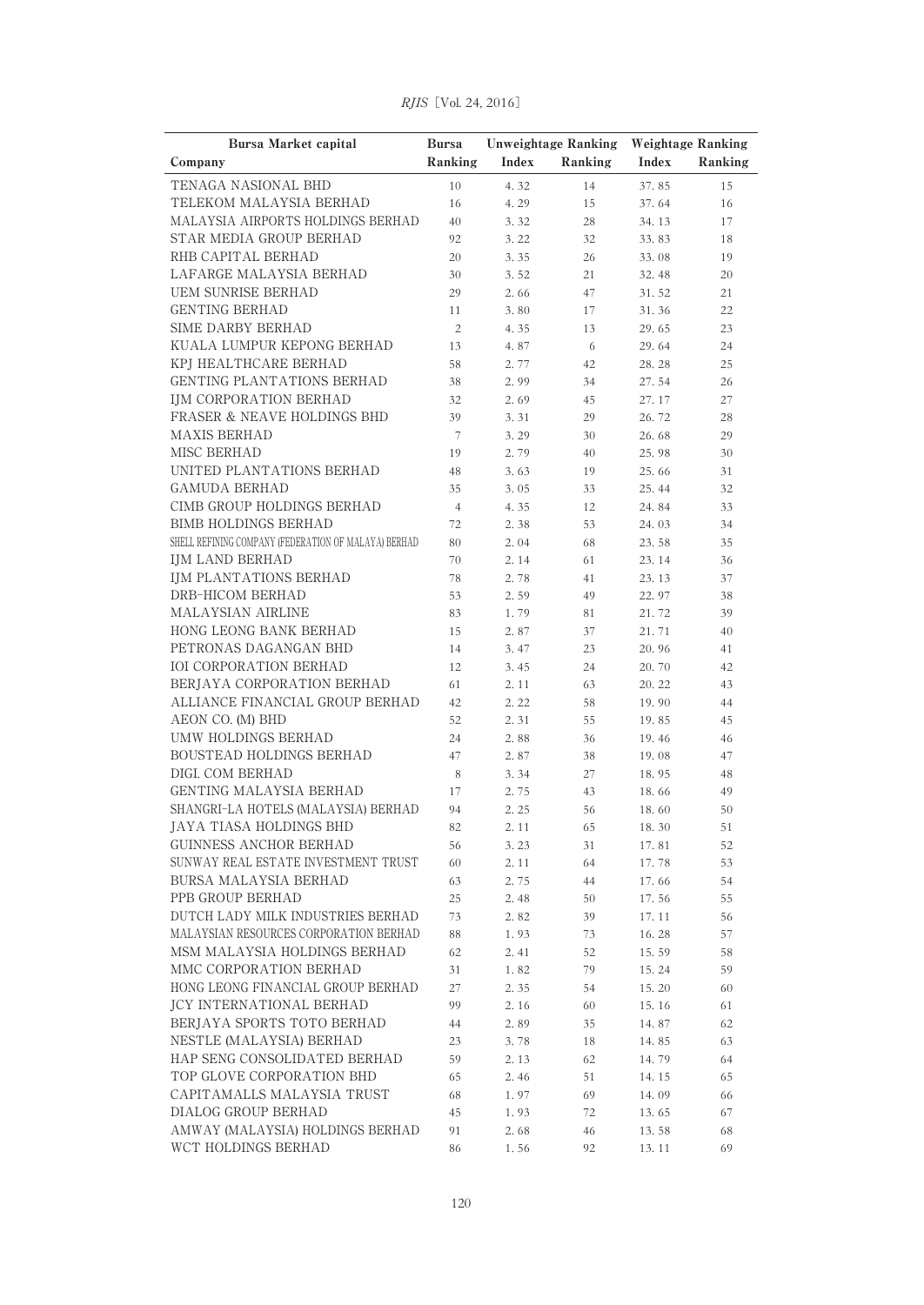| <b>Bursa Market capital</b>                           | <b>Bursa</b> | <b>Unweightage Ranking</b> |         | <b>Weightage Ranking</b> |         |
|-------------------------------------------------------|--------------|----------------------------|---------|--------------------------|---------|
| Company                                               | Ranking      | Index                      | Ranking | Index                    | Ranking |
| AFFIN HOLDINGS BERHAD                                 | 49           | 1.82                       | 78      | 12.69                    | 70      |
| MALAYSIA BUILDING SOCIETY BERHAD                      | 75           | 1.83                       | 77      | 11.94                    | 71      |
| <b>UOA DEVELOPMENT BHD</b>                            | 87           | 2.08                       | 67      | 11.81                    | 72      |
| <b>JT INTERNATIONAL BERHAD</b>                        | 96           | 2.17                       | 59      | 11.43                    | 73      |
| BERJAYA LAND BERHAD                                   | 54           | 1.94                       | 71      | 11.30                    | 74      |
| QL RESOURCES BERHAD                                   | 77           | 1.67                       | 86      | 11.12                    | 75      |
| <b>MAGNUM BERHAD</b>                                  | 50           | 1.87                       | 75      | 11.08                    | 76      |
| TSH RESOURCES BERHAD                                  | 93           | 1.56                       | 91      | 10.86                    | 77      |
| <b>NCB HOLDINGS BERHAD</b>                            | 89           | 1.68                       | 85      | 10.56                    | 78      |
| BINTULU PORT HOLDINGS BERHAD                          | 76           | 2.23                       | 57      | 10.53                    | 79      |
| <b>BUMI ARMADA BERHAD</b>                             | 28           | 1.74                       | 84      | 10.45                    | 80      |
| KLCC PROP & REITS-STAPLED SEC                         | 43           | 1.79                       | 80      | 10.37                    | 81      |
| <b>S P SETIA BERHAD</b>                               | 36           | 1.78                       | 82      | 10.29                    | 82      |
| BATU KAWAN BERHAD                                     | 34           | 2.60                       | 48      | 9.84                     | 83      |
| TAN CHONG MOTOR HOLDINGS BERHAD                       | 71           | 1.66                       | 88      | 9.62                     | 84      |
| TASEK CORPORATION BERHAD                              | 100          | 2.08                       | 66      | 9.60                     | 85      |
| HARTALEGA HOLDINGS BERHAD                             | 74           | 1.96                       | 70      | 9.23                     | 86      |
| MALAYSIA MARINE AND HEAVY ENGINEERING HOLDINGS BERHAD | 37           | 1.89                       | 74      | 9.15                     | 87      |
| HAP SENG PLANTATIONS HOLDINGS BERHAD                  | 85           | 1.85                       | 76      | 9.13                     | 88      |
| YTL POWER INTERNATIONAL BHD                           | 26           | 1.65                       | 89      | 8.39                     | 89      |
| ORIENTAL HOLDINGS BERHAD                              | 46           | 1.66                       | 87      | 8.11                     | 90      |
| PARKSON HOLDINGS BERHAD                               | 51           | 1.76                       | 83      | 7.74                     | 91      |
| SARAWAK OIL PALMS BERHAD                              | 81           | 1.43                       | 94      | 7.44                     | 92      |
| KECK SENG (MALAYSIA) BERHAD                           | 98           | 1.49                       | 93      | 7.37                     | 93      |
| EASTERN & ORIENTAL BERHAD                             | 97           | 1.26                       | 97      | 7.09                     | 94      |
| TIME DOTCOM BERHAD                                    | 84           | 1.04                       | 99      | 6.94                     | 95      |
| YTL CORPORATION BERHAD                                | 18           | 1.61                       | 90      | 6.35                     | 96      |
| <b>GAS MALAYSIA BERHAD</b>                            | 64           | 1.07                       | 98      | 6.04                     | 97      |
| IGB CORPORATION BERHAD                                | 66           | 1.40                       | 95      | 5.92                     | 98      |
| PAVILION REAL ESTATE INVESTMENT TRUST                 | 55           | 1.26                       | 96      | 5.70                     | 99      |
| LINGKARAN TRANS KOTA HOLDINGS BERHAD                  | 90           | 1.02                       | 100     | 4.90                     | 100     |

# Table 4 Changing Pattern of Ranking under CSR Moderated Method

| Pattern<br><b>Shape</b> | Description                                                                                                                                                                                                      | <b>Sector</b>                                                                                                        | Percentage                                             | Number of<br>Companies |
|-------------------------|------------------------------------------------------------------------------------------------------------------------------------------------------------------------------------------------------------------|----------------------------------------------------------------------------------------------------------------------|--------------------------------------------------------|------------------------|
|                         | The ranking remain unchanged despite<br>the different method of measurement Finance<br>being used.                                                                                                               |                                                                                                                      | 1%                                                     | 1                      |
|                         | The ranking increase after CSR compo-<br>nents were taken into account. This<br>implies that the company has relatively<br>high CSR contribution despite of low<br>market and financial performance.             | Construction<br>Consumer<br>Finance<br>Hotel<br>Industrial Product<br>Plantation<br>Properties<br>Trading / Services | $2\%$<br>2%<br>3%<br>$1\%$<br>$5\%$<br>3%<br>3%<br>7%  | 26                     |
|                         | The ranking decline after CSR compo-<br>nents were taken into account. This<br>implies that the company has relatively<br>low CSR contribution despite of better Properties<br>market and financial performance. | Consumer<br>Finance<br>Infrastructure Project<br>Plantation<br>REIT Trading / Services<br>Trading / Services         | 3%<br>$4\%$<br>$1\%$<br>$2\%$<br>$1\%$<br>$2\%$<br>11% | 24                     |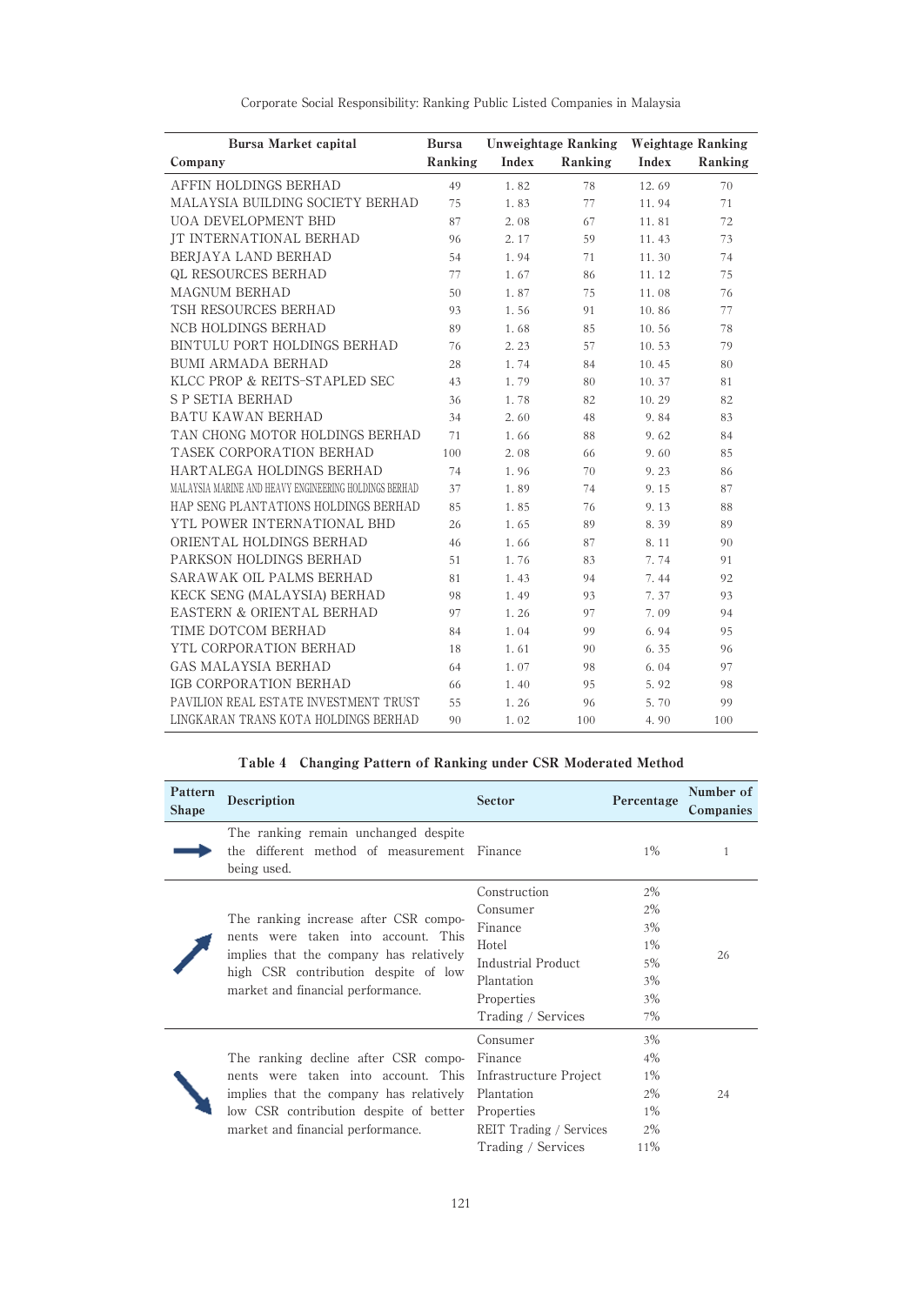| Pattern<br><b>Shape</b> | Description                                                                                                                                                                                                     | Sector                        | Percentage | Number of<br>Companies |
|-------------------------|-----------------------------------------------------------------------------------------------------------------------------------------------------------------------------------------------------------------|-------------------------------|------------|------------------------|
|                         | The ranking increase under unweightage<br>index measurement but decrease when<br>weightage measurement is applied. This                                                                                         | Construction                  | $2\%$      |                        |
|                         |                                                                                                                                                                                                                 | Consumer                      | 2%         |                        |
|                         |                                                                                                                                                                                                                 | Finance                       | 4%         |                        |
|                         | indicates that the company has some                                                                                                                                                                             | Infrastructure Project        | $1\%$      | 22                     |
|                         | inconsistencies in both financial perform-                                                                                                                                                                      | Plantation                    | $1\%$      |                        |
|                         | ance and CSR when every component are                                                                                                                                                                           | Properties                    | $1\%$      |                        |
|                         | treated equally important.                                                                                                                                                                                      | REIT Trading / Services       | 2%         |                        |
|                         |                                                                                                                                                                                                                 | Trading / Services            | 9%         |                        |
|                         | The ranking drops under unweightage                                                                                                                                                                             | Consumer                      | $6\%$      |                        |
|                         | index measurement but increase when                                                                                                                                                                             | Finance                       | $1\%$      |                        |
|                         | weightage measurement is applied. This                                                                                                                                                                          | <b>Industrial Product</b>     | $4\%$      |                        |
|                         | indicates that the company is consistent in<br>both financial performance and CSR when<br>every component is treated equally impor-                                                                             | Plantation                    | 4%         | 22                     |
|                         |                                                                                                                                                                                                                 | Properties                    | $1\%$      |                        |
|                         |                                                                                                                                                                                                                 | Technology                    | $1\%$      |                        |
|                         | tant.                                                                                                                                                                                                           | Trading / Services            | 5%         |                        |
|                         | The ranking drops under the unweightage<br>index measurement and remain un-<br>changed under the weightage measure-<br>ment. This indicates that the company is<br>not taking the CSR seriously.                | <b>Infrastructure Project</b> | 2%         |                        |
|                         |                                                                                                                                                                                                                 | Properties                    | 1%         | 3                      |
|                         | The ranking increases under the un-<br>weightage index measurement and remain<br>unchanged under the weightage measure-<br>ment. This indicates that the company is<br>placing CSR as part of their activities. | Properties                    | $1\%$      | 1                      |
|                         | The ranking remains unchanged under<br>both unweightage but increase under<br>weightage measurement. This suggest Industrial Product<br>that the company has serious efforts on<br>CSR activities.              |                               | $1\%$      | $\mathbf{1}$           |
|                         | Total                                                                                                                                                                                                           |                               | 100%       | 100                    |

RJIS<sup>[Vol. 24, 2016]</sup>

Thirdly, both the unweighted and weighted methods have convincingly showed some varieties on company rankings when CSR and other financial indicators are used as moderators. As far as CSR activities and reporting by the Top PLCs in Malaysia is concerned, their commitments are still low. These are evident from our analytical results particularly there are almost equal number of PLCs that have shown their rise and fall in rankings, quite similar number of PLCs that have changed in rankings in the form of U-shaped and inverse U-shaped patterns. The U-shaped pattern means the ranking rise under unweighted CSR measurement but it drops when weights are applied to the performance evaluation. The inverse U-shaped is the reverse. In this case, the rankings of 26 PLCs plunged when weightages were assigned to each of the dimension in CSR index.

# 5. Conclusion

This study has established a metric for quantifying CSR performances. This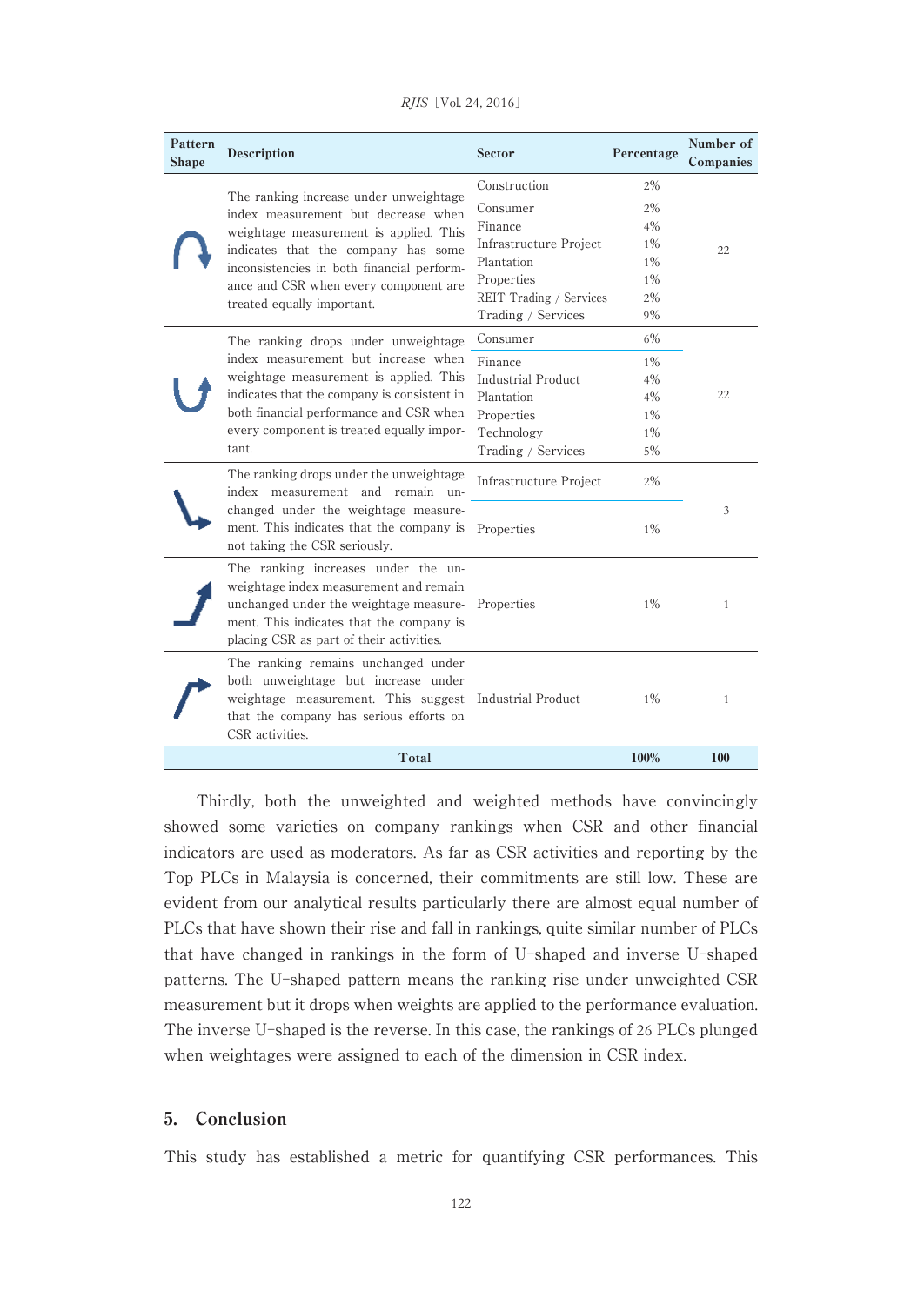quantifiable multi-dimensional CSR index comprises economic prosperity, marketplace, community, workplace and environment. The CSR index is used to analyze CSR performances of the Top 100 PLCs in Malaysia, in which the results were used for ranking their CSR performances. For this purpose, the analyses used two approaches. The first approach was the computations of CSR index based on unweighed method, whereas the second one adopted the weightage method. For the second approach, the analysis separated economic prosperity into market performance, financial performance and company size. Market performance encompasses market capitalization and market value; financial performances include earning per share, dividend per share, return on equity, dividend payout per share, return on investment; whereas company size is measured in number of employees. Additionally, for the purpose of verifying the usefulness of the established CSR index, the analysis used Bursa Malaysia's rankings based on market capitalization of the Top 100 PLCs.

The findings show that there is only one PLC―Public Bank―is consistently ranked 3<sup>rd</sup> in all three methods. This result indicates that Public Bank is strongly balanced in profit generation and CSR contribution. The findings also show the rankings of some PLCs have improved when CSR activities with the assigned weightage are incorporated as moderators for evaluating CSR performances. The opposite results were also evident from the analysis. More importantly, the results suggest that with an appropriate system of metrics in quantifying CSR performances, a corporation could certainly achieve a better standing in the society not merely due to a better financial performance but because of its strive to becoming a more responsible corporate citizen in enhancing social wellbeing beyond the acts of paying taxes, employment generation and maximization of shareholders wealth. Hence CSR activities should not be viewed as a means for improving public and investment relations but they ought to be included as an integral part of the corporate's role in the society. For this reason, focusing on the Top 100 PLCs in Malaysia, this study has contributed significantly to the establishment of a metric in the form of a multi-dimensional CSR index for evaluating CSR performances.

This study has adopted the word count approach for content analysis of CSR reports. The method focused on PLCs' annual reports and the results were weighted for all five CSR dimensions. This analytical approach has a limitation because the nature of businesses varies across sectors and companies. For future research, we shall attempt to conduct content analysis based on companies' CSR reports with respect to different industrial sectors. From that approach, we anticipate to identify what are the dominant types of CSR activities in each industrial sector. Additionally, the outstanding performance shown by Public Bank warrants an in-depth case study with respect to its business practices and CSR activities. The analytical findings from this proposed future study will undoubtedly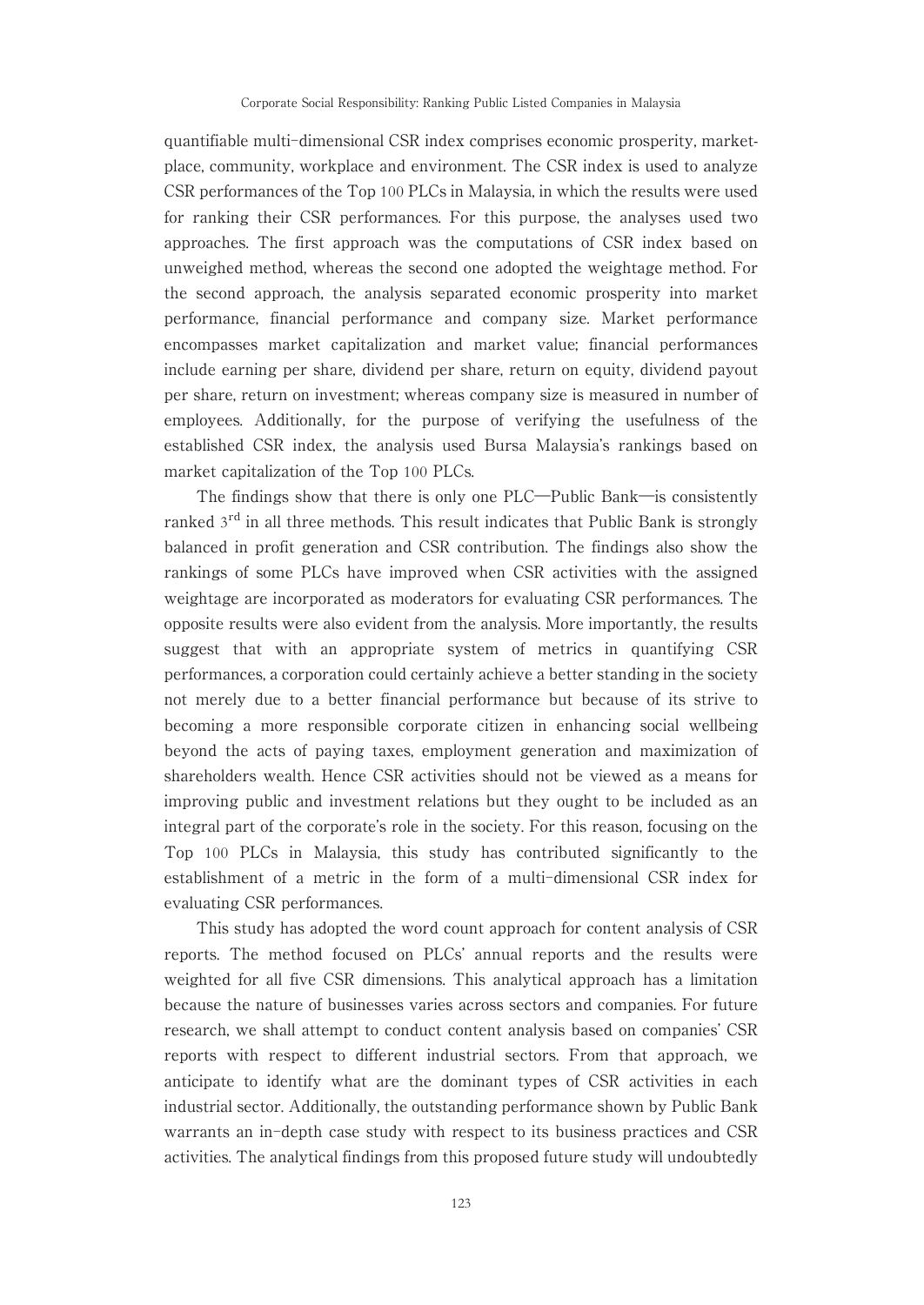bring to the table useful references.

The current CSR reporting styles adopted by the Top 100 PLCs in Malaysia indicate that the benefactors' awareness and willingness to strengthen CSR activities in terms of their approaches and scope are low, which in turn caused inherent CSR disclosures in their annual reports. The demand for corporate supports in the society―particularly those areas that are not attended sufficiently by the government sectors and NPOs―is enormous. The situation in Malaysia is the same but this study found that most of the Top 100 PLCs have chosen to focus their supports to charitable activities. It is plausible to say that this kind of exposures enhances their corporate images and hence it is a good incentive for the Top 100 PLCs. In order to diversify corporates' scope in CSR activities, government and NGOs have to work together with the corporate world in promoting all areas of social responsibility and sustainability in Malaysia.

#### References

- Abdifatah, A. H. (2013). Corporate Social Responsibility Disclosure Over Time: Evidence from Malaysia. Managerial Auditing Journal, 28 (7), 647-676.
- Abdifatah, A. H., & Nazli Anum, M. G. (2013). The Quality and Determinants of Voluntary Disclosures in Annual Reports of Shari'ah Compliant Companies in Malaysia. Humanomics, 29 (1), 24-42.
- Abdul Hamid, F. Z., & Atan, R. (2011 ). Corporate Social Responsibility by The Malaysian Telecommunication Firms. International Journal of Business and Social Science, 2 (5), 198-208.
- Abdulrazak, S. R., & Ahmad, F. S. (2014). The Basis for Corporate Social Responsibility in Malaysia. Global Business and Management Research: An International Journal, 6 (3), 210-218.
- Amran, A., & Siti-Nabiha, A. K. (2009). Corporate Social Reporting in Malaysia: A Case of Mimicking the West or Succumbing to Local Pressure. Social Responsibility Journal, 5 (3), 358-375.
- Amran, A., Zain, M. M., Sulaiman, M., Sarker, T., & Ooi, S. K. (2013). Empowering Society for Better Corporate Social Responsibility (CSR): The Case of Malaysia. *Kajian Malaysia*, 31  $(1), 57-78.$
- Campbell, J. L. (2007). Why Would Corporations Behave in Socially Responsible Ways? An Institutional Theory of Corporate Social Responsibility. Academy of Management Review, 32 (3), 946-967. doi: 10. 2307/20159343
- Caroll, A. B. ( 1991 ). The Pyramid of Corporate Social Responsibility: Toward the Moral Management of Organizational Stakeholders. Business Horizons, 34 (4), 39-48.
- Chappel, W., & Moon, J. ( 2005 ). Corporate Social Responsibility ( CSR ) in Asia: A Seven-Country Study of CSR Web Reporting. Business and Society, 44 (4), 415-441.
- Elkington, J. (1994). Towards the Sustainable Corporation: Win Win Win Business Strategies for Sustainable Development California. Management Review, 36 (2), 90-100.
- Friedman, M. (1970, September 13). The Social Responsibility of Business is to Increase its Profit. The New York Times.
- Geva, A. (2008). Three Models of Corporate Social Responsibility: Interrelationships between Theory, Research, and Practice. Business and Society Review, 113(1), 1-41. doi: 10. 1111/j.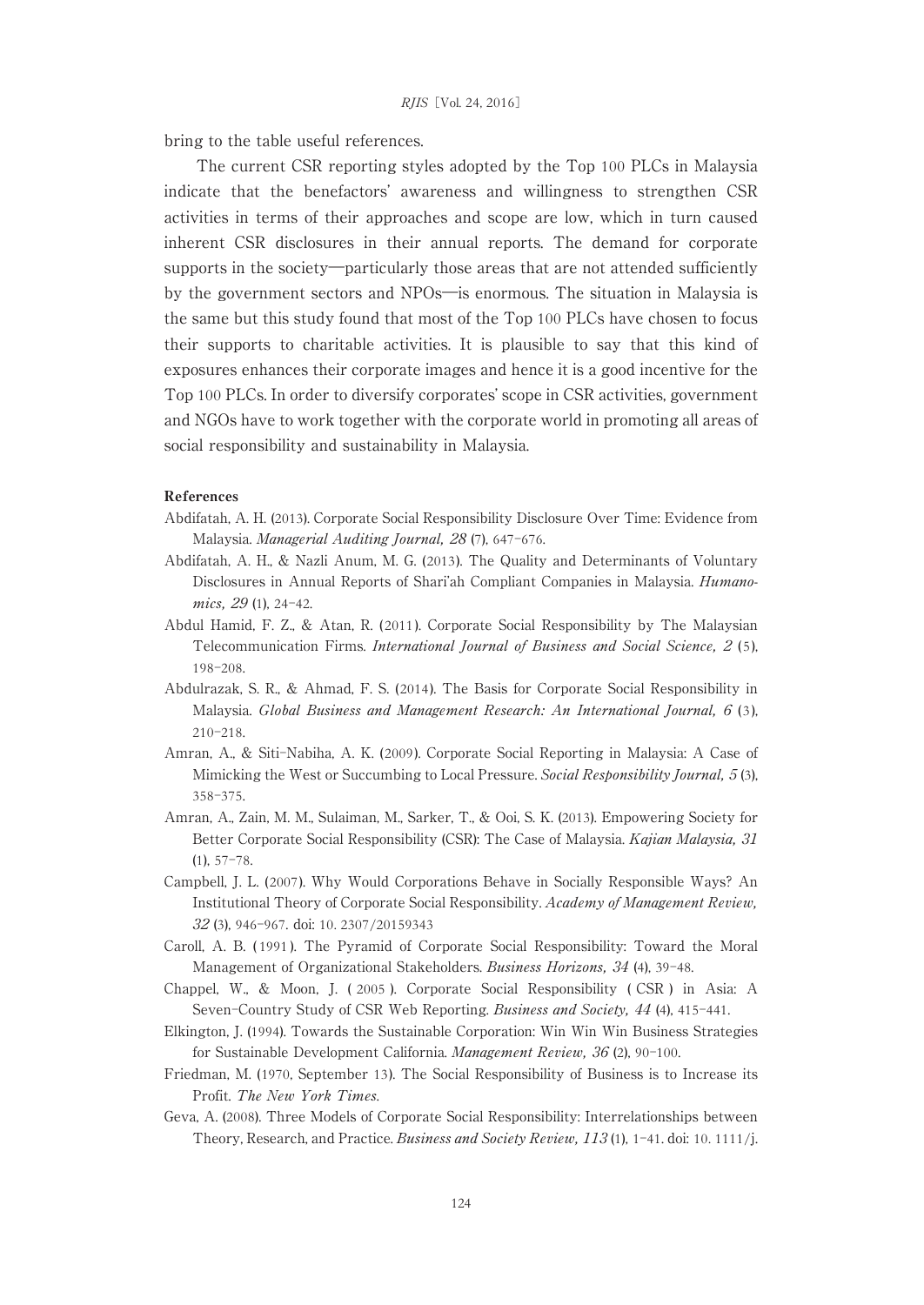1467-8594. 2008. 00311.

- Husted, B. W. (2015). Corporate Social Responsibility Practice from 1800-1914: Past Initiatives and Current Debates. Business Ethics Quarterly, 25 (1), 125-141.
- Lee, M., Y. Fairhust, A., & Wesley, S. (2009). Corporate Social Responsibility: A Review of the Top 100 US Retailers. Corporate Reputation Review, 12 (2), 140-158.
- Lindgreen, A., Swaen, V., & Johnston, W. (2009). The Supporting Function of Marketing in Corporate Social Responsibility. Corporate Reputation Review, 12 (2), 120-139.
- Matten, D., & Moon, J. (2008). "Implicit" and "Explicit" CSR: A Conceptual Framework for A Comparative Understanding of Corporate Social Responsibility. Academy of Management Review, 33 (2), 404-424.
- Othman, R., & Thani, A. M. (2010). Islamic Social Reporting of Listed Companies in Malaysia. The International Business & Economics Research Journal, 9 (4), 135-144.
- Porter, M. E., & Kramer, M. R. (2006). Strategy & Society: The Link Between Competitive Advantage and Corporate Social Responsibility. Harvard Business Review, 84 (12), 78-92.
- Ramasamy, B., Ting, H. W., & Yeung, M. C. (2007 ). Does it Pay to be Good in Developing Countries? The Relationship Between CSR and Financial Performance in Malaysia. Asian Academy of Management Journal of Accounting and Finance, 3 (1), 21-36.
- Raza, A., Ilyas, M. I., Raul, R., & Qamar, R. (2012 ). Relationship between Corporate Social Responsibility (CSR ) and Corporate Financial Performance (CFP ): Literature Review Approach. Elixir Financial Management, 46 (9), 8404-8409.
- Saleh, M., Zulkifli, N., & Muhamad, R. (2011). Looking for Evidence of the Relationship between Corporate Social Responsibility and Corporate Financial Performance in an Emerging Market. Asia Pacific Journal of Business Administration, 3 ( 2 ), 165-190. doi: 10. 1108/17574321111169849
- Thompson, P., & Zakaria, Z. (2004 ). Corporate Social Responsibility Reporting in Malaysia: Progress and Prospect. The Journal of Corporate Citizenship, 13, 125-136.
- UNICEF. ( 2012 ). Corporate Social Responsibility Policies in Malaysia Enhancing the Child Focus. Kuala Lumpur: United Nations Children's Fund (UNICEF) Malaysia.
- WBCSD. (1999). Business role: Corporate Social Responsibility. Retrieved on 5 July 2015, from World Business Council for Sustainable Development: http: //www. wbcsd. org/ work-program/business-role/previous-work/corporate-social-responsibility.aspx
- Zainal, D., Zulkifli, N., & Saleh, Z. (2013). Corporate Social Responsibility Reporting in Malaysia: A Comparison Between Shariah and Non-Shariah Approved Firms. Middle-East Journal of Scientific Research, 15 (7), 1035-1046.
- Zakaria, S., & Dewa, N. ( 2010 ). Corporate Social Responsibility ( CSR ) Reporting in Six Malaysian Financial Institutions. 2010 Oxford Business & Economics Conference Program, June 28-29th.